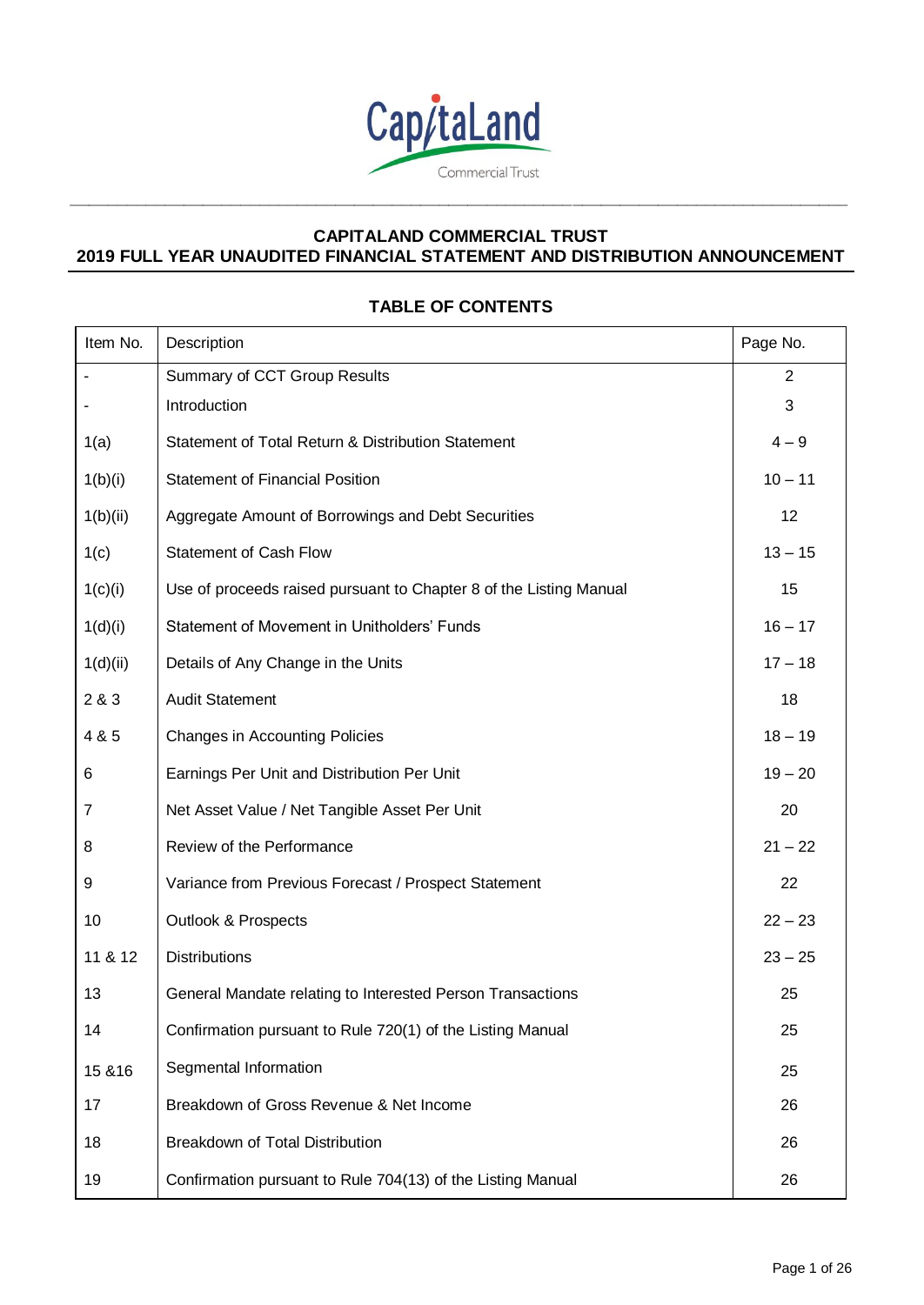## **SUMMARY OF CCT GROUP RESULTS**

|                                       | <b>Notes</b> | 4Q 2019 | 4Q 2018 | Change<br>$\%$ | 2H 2019 | 2H 2018 | Change<br>% | FY 2019 | FY 2018 | Change<br>$\%$ |
|---------------------------------------|--------------|---------|---------|----------------|---------|---------|-------------|---------|---------|----------------|
| Gross Revenue (S\$'000)               |              | 107,797 | 99,025  | 8.9            | 211,601 | 199,535 | 6.0         | 412,348 | 393,968 | 4.7            |
| Net Property Income (S\$'000)         |              | 81,894  | 79,267  | 3.3            | 163,038 | 159,664 | 2.1         | 321,223 | 314,610 | 2.1            |
| Distributable Income (S\$'000)        |              | 87,635  | 83,057  | 5.5            | 172,464 | 165,742 | 4.1         | 337,622 | 321,731 | 4.9            |
| Distribution Per Unit ("DPU") (cents) | 2            | 2.28    | 2.22    | 2.7            | 4.48    | 4.42    | 1.4         | 8.88    | 8.70    | 2.1            |

#### Notes:

- (1) Distributable income in 4Q 2019, 2H 2019 and FY 2019 includes tax-exempt income of S\$7.5 million, S\$11.4 million and S\$18.6 million respectively (4Q 2018, 2H 2018 and FY 2018: S\$3.9 million, S\$7.7 million and S\$8.5 million respectively).
- (2) 4Q 2019 DPU of 2.28 cents was computed on 3,857.7 million CCT units ("Units") that included the issuance on 29 July 2019 of 105.0 million Units in relation to the equity placement ("Equity Placement") and the issuance on 26 September 2019 of 1.8 million Units for the acquisition fees for Main Airport Center.

2H 2019 DPU was 4.48 cents comprising:

- (a) 0.62 cents advanced distribution from 1 July 2019 to 28 July 2019 computed on 3,749.8 million Units; and
- (b) 3.86 cents from 29 July 2019 to 31 December 2019 computed on 3,857.7 million Units,

FY 2019 DPU of 8.88 cents comprising 4.40 cents for 1H 2019 and 4.48 cents for 2H 2019.

| $ $ Distribution $(1)$    | 29 July 2019 to 31 December 2019                                                                                                                               |
|---------------------------|----------------------------------------------------------------------------------------------------------------------------------------------------------------|
| <b>Distribution Type</b>  | Taxable income<br>i)<br>Tax-exempt income<br>ii)                                                                                                               |
| Distribution Rate         | 3.86 cents per unit comprising:<br>Taxable income distribution 3.57 cents per unit; and<br>i)<br>Tax-exempt income distribution of 0.29 cents per unit.<br>ii) |
| <b>Books Closure Date</b> | Thursday, 30 January 2020                                                                                                                                      |
| <b>Payment Date</b>       | Friday, 28 February 2020                                                                                                                                       |

## **DISTRIBUTION AND BOOKS CLOSURE DATE**

**Note** 

(1) An advanced distribution of 0.62 cents for 1 July 2019 to 28 July 2019 was paid on 29 August 2019.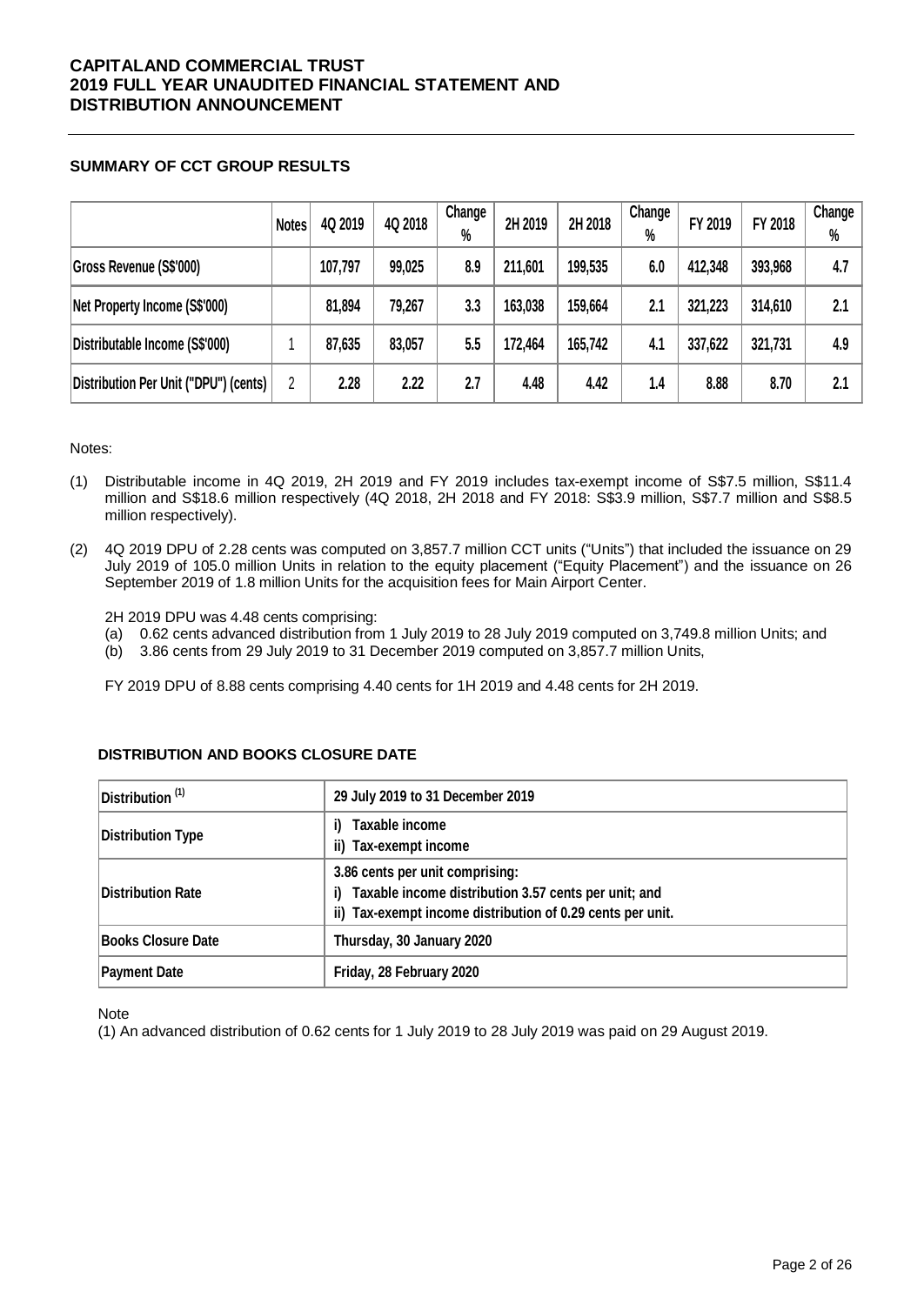## **INTRODUCTION**

CapitaLand Commercial Trust ("CCT") was established pursuant to a trust deed dated 6 February 2004 (as amended) executed between CapitaLand Commercial Trust Management Limited, as manager of CCT (the "Manager") and HSBC Institutional Trust Services (Singapore) Limited, as trustee of CCT (the "CCT Trustee").

As at 31 December 2019, CCT's property portfolio comprises:

- (1) Capital Tower;
- (2) Six Battery Road;
- (3) 21 Collyer Quay;
- (4) CapitaGreen, held through wholly owned MSO Trust;
- (5) Asia Square Tower 2 ("AST2"), held through wholly owned subsidiary Asia Square Tower 2 Pte. Ltd. ("AST2 Co."), which is in turn held by MVKimi (BVI) Limited (collectively referred to as "AST2 Group");
- (6) Raffles City Singapore, held through CCT's 60.0% interest in RCS Trust;
- (7) One George Street, held through CCT's 50.0% interest in One George Street LLP ("OGS LLP");
- (8) CapitaSpring, a property under development, held through CCT's 45.0% interest in Glory Office Trust ("GOT") and Glory SR Trust ("GSRT");
- (9) Gallileo, an office building in Frankfurt, Germany, held through CCT's 94.9% interest in Gallileo Property S.a.r.l. ("Gallileo Co."), which is in turn held by special purpose vehicles CCT Galaxy Two Pte. Ltd. and CCT Galaxy One Pte. Ltd. (collectively referred to as "Gallileo Group"); and
- (10) Main Airport Center ("MAC"), held through CCT's 94.9% interest in MAC Property Company B.V. and MAC Car Park Company B.V. (collectively referred to as "MAC Co."), which is in turn held by special purpose vehicle, CCT Mercury One Pte. Ltd., (MAC Co. and CCT Mercury One Pte. Ltd. is collectively referred to as "MAC Group").

CCT owns approximately 10.9% of MRCB-Quill REIT ("MQREIT"), a commercial real estate investment trust listed in Malaysia.

On 1 April 2019, Bugis Village was returned to the State and CCT received a compensation sum of S\$40.7 million. Concurrently, CCT signed a one-year master lease agreement with Singapore Land Authority ("SLA") with effect from 1 April 2019.

On 17 July 2019, CCT announced the following:

- That it had entered into an agreement to acquire a 94.9% interest in MAC Co. from CapitaLand Limited and Lum Chang Holdings Limited. CapitaLand Limited will continue to hold a 5.1% interest in MAC Co.;
- That it had signed a seven-year lease, commencing in early 2Q 2021 with WeWork Singapore Pte. Ltd. for the entire building of 21 Collyer Quay, with fit-out period prior to the lease commencement. The building is currently occupied by The Hongkong and Shanghai Banking Corporation Limited until April 2020. The Manager plans to use the transitional downtime to upgrade the building at an approximate cost of S\$45 million; and
- That CCT will undertake an approximately S\$35 million asset enhancement of Six Battery Road upon the expiry of Standard Chartered Bank's lease at the end of January 2020. Standard Chartered Bank will remain an anchor tenant and continue to lease office space and house their flagship branch at Six Battery Road. The main office tower will remain operational for the duration of the asset enhancement.

On 29 July 2019, 105,012,000 Units were issued at S\$2.095 per Unit in relation to the Equity Placement for the acquisition of MAC Co.. The acquisition was completed on 17 September 2019 and the acquisition fees for MAC was paid to the Manager in 1,787,384 Units on 26 September 2019.

On 7 October 2019, MSO Trust (holds CapitaGreen) pre-paid S\$180.0 million secured bank borrowings and the security had been discharged. Concurrently, MAC Co. obtained EUR121.9 million (100% basis) seven-year secured bank borrowings and CCT drawn down EUR3.7 million (S\$5.6 million) seven-year unsecured bank borrowings.

On 16 December 2019, CCT issued first green bond of Japanese Yen 10.0 billion 0.729% due 2027 which was swapped to S\$124.7 million at 2.84% per annum. On 17 December 2019, CCT redeemed and cancelled Japanese Yen bond of 10.0 billion that were issued on 17 December 2012.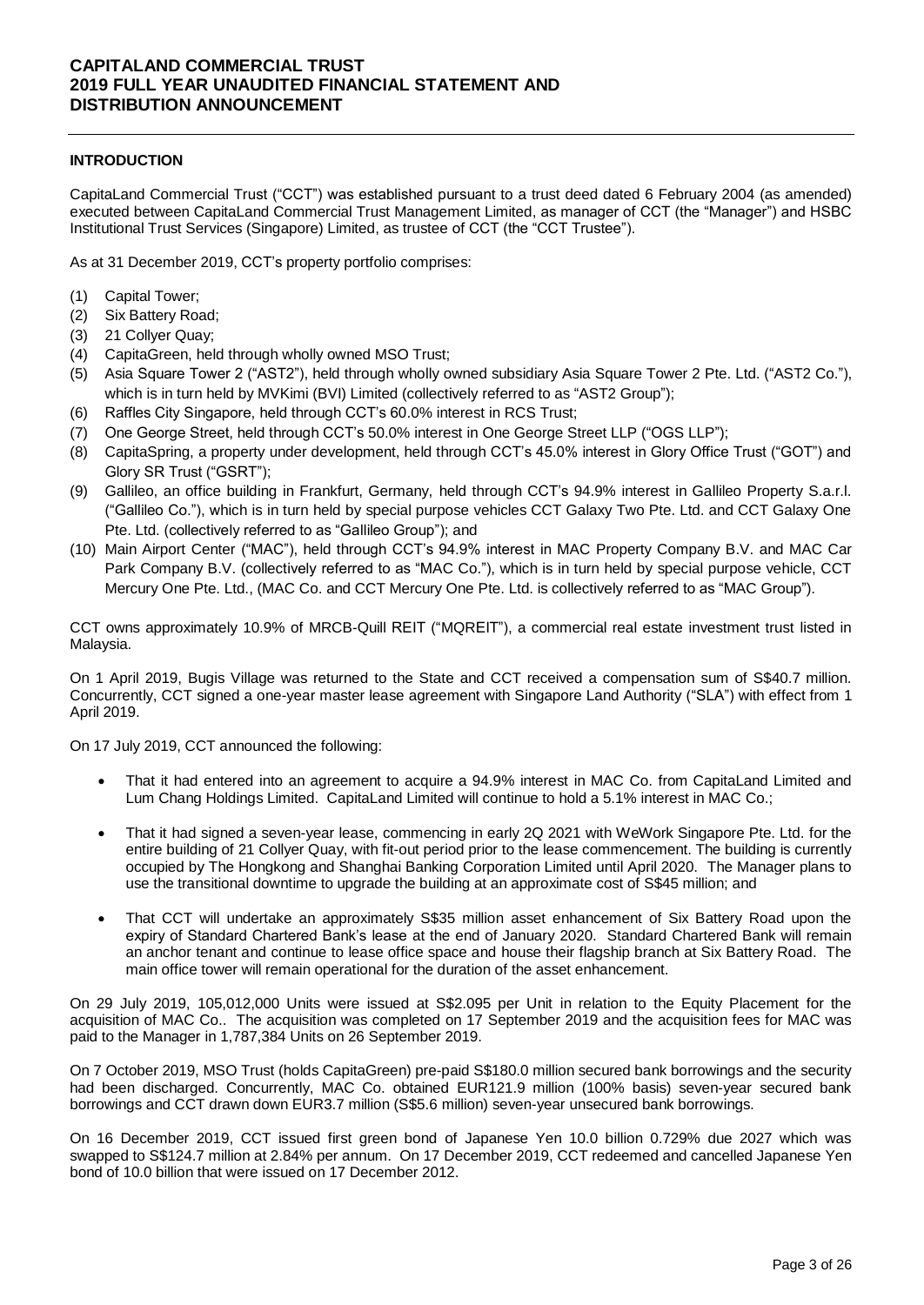# **1(a) Statement of Total Return & Distribution Statement (4Q 2019 vs 4Q 2018)**

|                                                     |                | Group     |           |           |  |  |
|-----------------------------------------------------|----------------|-----------|-----------|-----------|--|--|
| <b>Statement of Total Return</b>                    | <b>Note</b>    | 4Q 2019   | 4Q 2018   | Change    |  |  |
|                                                     |                | S\$'000   | S\$'000   | $\%$      |  |  |
| Gross rental income                                 | 1              | 101,522   | 93,656    | 8.4       |  |  |
| Car park income                                     | 2              | 2,570     | 1,531     | 67.9      |  |  |
| Other income                                        | 3              | 3,705     | 3,838     | (3.5)     |  |  |
| Gross revenue                                       |                | 107,797   | 99,025    | 8.9       |  |  |
| Property management fees                            |                | (2, 452)  | (2, 188)  | 12.1      |  |  |
| Property tax                                        | 4              | (7, 977)  | (7, 210)  | 10.6      |  |  |
| Other property operating expenses                   | 5              | (15, 474) | (10, 360) | 49.4      |  |  |
| Property operating expenses                         |                | (25, 903) | (19, 758) | 31.1      |  |  |
| Net property income                                 | 6              | 81,894    | 79,267    | 3.3       |  |  |
| Interest income                                     | $\overline{7}$ | 1,494     | 1,261     | 18.5      |  |  |
| Asset management fees:                              |                |           |           |           |  |  |
| - Base fees                                         |                | (2,092)   | (2,006)   | 4.3       |  |  |
| - Performance fees                                  |                | (3,816)   | (3, 483)  | 9.6       |  |  |
| Trust and other operating expenses                  | 8              | (3,816)   | (1,201)   | <b>NM</b> |  |  |
| Finance costs                                       | 9              | (17, 788) | (17, 332) | 2.6       |  |  |
| Net income before share of profit of joint ventures |                | 55,876    | 56,506    | (1.1)     |  |  |
| Share of profit (net of tax) of joint ventures      | 10             | 44,353    | 26,035    | 70.4      |  |  |
| Net Income                                          |                | 100,229   | 82,541    | 21.4      |  |  |
| Net increase in fair value of investment properties | 11             | 37,204    | 18,959    | 96.2      |  |  |
| Total return for the period before tax              |                | 137,433   | 101,500   | 35.4      |  |  |
| Tax expense                                         | 12             | (3,788)   | (1, 473)  | <b>NM</b> |  |  |
| Total return for the period after tax               |                | 133,645   | 100,027   | 33.6      |  |  |
| Attributable to                                     |                |           |           |           |  |  |
| <b>Unitholders</b>                                  |                | 132,280   | 99,814    | 32.5      |  |  |
| Non-controlling interests                           | 13             | 1,365     | 213       | <b>NM</b> |  |  |
| Total return for the period                         |                | 133,645   | 100,027   | 33.6      |  |  |
| <b>Distribution Statement</b>                       |                |           |           |           |  |  |
| Total return attributable to unitholders            |                | 132,280   | 99,814    | 32.5      |  |  |
| Net tax and other adjustments                       | 14             | (76, 530) | (46, 127) | 65.9      |  |  |
| Tax-exempt income distribution                      |                | 7,522     | 3,850     | 95.4      |  |  |
| Distribution from joint ventures                    | 15             | 24,363    | 25,520    | (4.5)     |  |  |
| Distributable income to unitholders                 |                | 87,635    | 83,057    | 5.5       |  |  |
| NM - Not Meaningful                                 |                |           |           |           |  |  |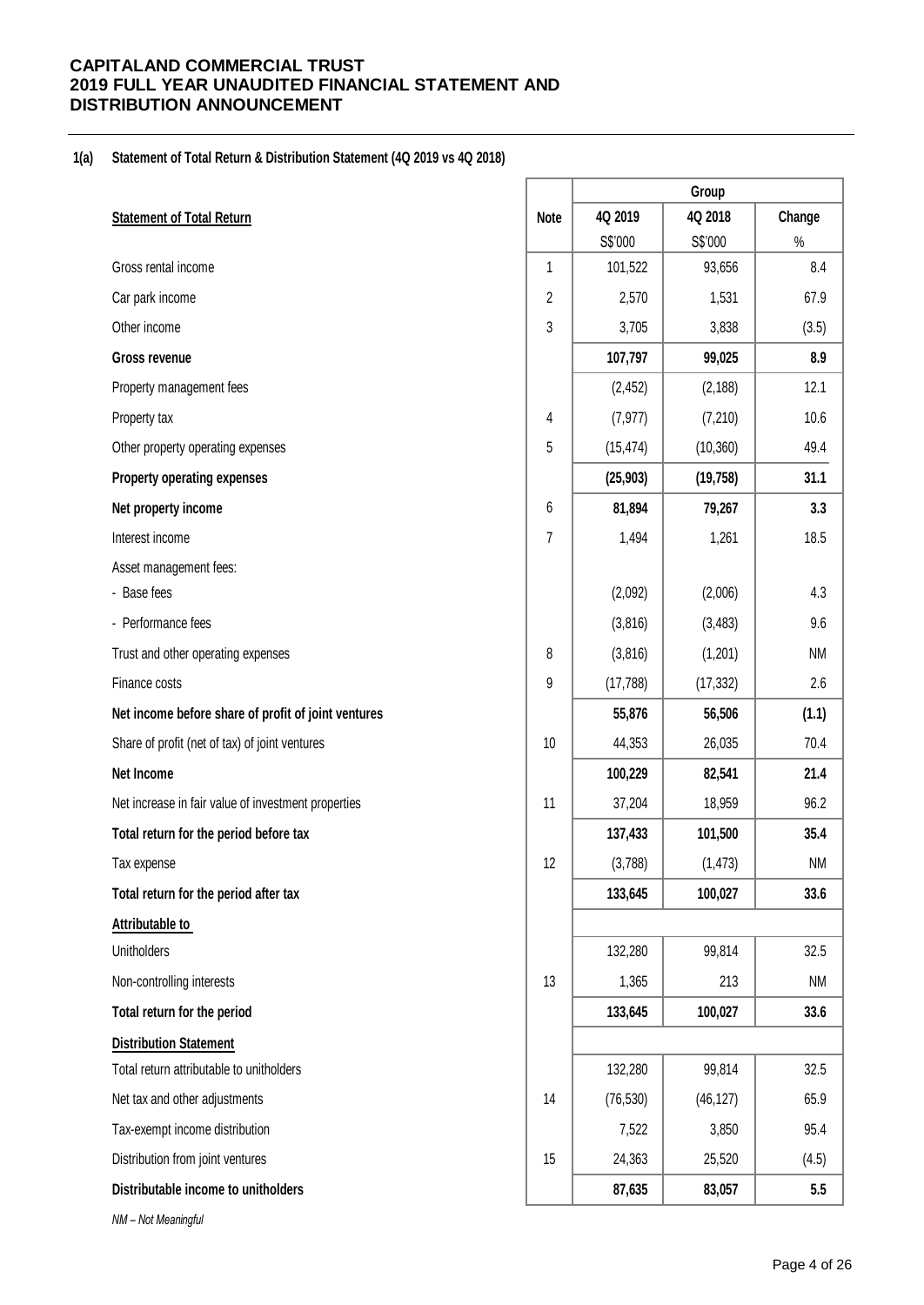Notes:

- (1) Higher gross rental income was largely attributed to higher contribution from 21 Collyer Quay, Capital Tower as well as from MAC, albeit partially offset by lower gross rental income from Six Battery Road and Bugis Village.
- (2) Higher car park income was largely due to the the addition of car park income from MAC.
- (3) Other income comprises mainly tenant recoveries and bulk energy savings.
- (4) Higher property tax for 4Q 2019 was mainly due to property tax of MAC.
- (5) Higher other property operating expenses was mainly due to addition of MAC and rental charges for Bugis Village under the master lease with SLA from 1 April 2019 as well as higher marketing expenses.
- (6) The following items have been included in arriving at net property income:

|                                                   | <b>GIOUD</b> |         |        |  |
|---------------------------------------------------|--------------|---------|--------|--|
|                                                   | 4Q 2019      | 4Q 2018 | Change |  |
|                                                   | S\$'000      | S\$'000 | $\%$   |  |
| Depreciation and amortisation of lease incentives | 1,274        | 1,245   | 2.3    |  |
| Impairment losses on trade receivables            |              | (5)     | NM     |  |

(7) Interest income includes the following:

|                                       | Group   |         |        |  |
|---------------------------------------|---------|---------|--------|--|
|                                       | 4Q 2019 | 4Q 2018 | Change |  |
|                                       | S\$'000 | S\$'000 | $\%$   |  |
| Interest income from cash balance     | 493     | 260     | 89.6   |  |
| Interest income from unitholder loans | 1,001   | 1,001   |        |  |
| Total                                 | 1,494   | ,261    | 18.5   |  |

- (8) Trust and other operating expenses in 4Q 2019 includes foreign exchange losses and adjustment of cost estimates for MAC.
- (9) Finance costs include the following:

|                                                   |         | Group   |        |  |  |
|---------------------------------------------------|---------|---------|--------|--|--|
|                                                   | 4Q 2019 | 4Q 2018 | Change |  |  |
|                                                   | S\$'000 | S\$'000 | $\%$   |  |  |
| Interest cost <sup>(9a)</sup>                     | 16,031  | 16,645  | (3.7)  |  |  |
| Amortisation of transaction costs <sup>(9b)</sup> | 1,757   | 687     | NM     |  |  |
| Total                                             | 17,788  | 17,332  | 2.6    |  |  |

- (9a) Lower interest cost for 4Q 2019 versus 4Q 2018 was mainly due to lower average cost of debt, despite higher borrowing amounts.
- (9b) Higher amortisation of transaction costs in 4Q 2019 vis-à-vis 4Q 2018 was mainly due to one-off fees and expenses paid by MSO Trust for the prepayment of borrowings in October 2019.

*NM – Not Meaningful*

**Group**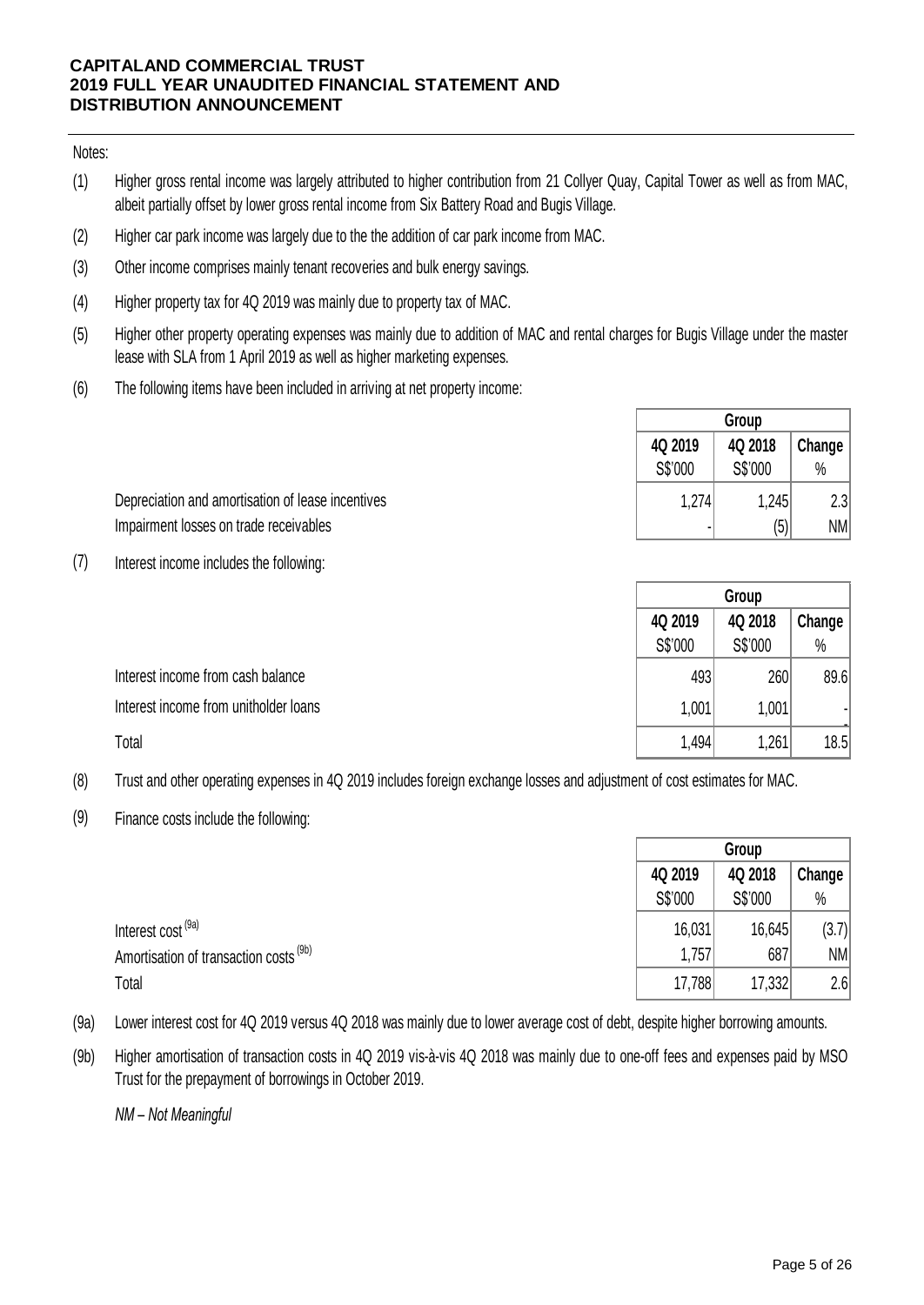(10) Share of profit of joint ventures relates to CCT's share of profits of RCS Trust (60%), OGS LLP (50%) and GOT & GSRT (45%), with details as follows:

|                                                           | Group     |           |           |
|-----------------------------------------------------------|-----------|-----------|-----------|
|                                                           | 4Q 2019   | 4Q 2018   | Change    |
|                                                           | S\$'000   | S\$'000   | $\%$      |
| Gross revenue                                             | 41,483    | 40,971    | 1.2       |
| Property operating expenses                               | (10, 635) | (10, 378) | 2.5       |
| Net property income                                       | 30,848    | 30,593    | 0.8       |
| Finance costs                                             | (7,383)   | (6, 551)  | 12.7      |
| Net increase in fair value of investment properties (10a) | 23,811    | 4,913     | <b>NM</b> |
| Trust and other expenses                                  | (2,923)   | (2,920)   | 0.1       |
| Net profit of joint ventures (after tax)                  | 44,353    | 26,035    | 70.4      |

(10a) Higher net increase in fair value of investment properties largely due to higher revaluation gains of Raffles City Singapore.

(11) This relates to the net change in property values based on valuations over carrying values.

(12) Higher tax expenses was due to consolidation of MAC's tax expenses.

(13) This relates to the non-controlling interests of Gallileo Co. and MAC Co..

(14) Net tax and other adjustments comprise the following:

|                                                           | Group     |           |        |
|-----------------------------------------------------------|-----------|-----------|--------|
|                                                           | 4Q 2019   | 4Q 2018   | Change |
|                                                           | S\$'000   | S\$'000   | $\%$   |
| Asset management fee payable in Units (14a)               | 1,663     | 1,067     | 55.9   |
| Trustee's fees                                            | 273       | 263       | 3.8    |
| Amortisation of transaction costs                         | 1,757     | 687       | NM     |
| Net increase in fair value of investment properties (14b) | (36, 131) | (18, 942) | 90.7   |
| Share of profit of joint ventures                         | (44, 353) | (26, 035) | 70.4   |
| Temporary differences and other items                     | 261       | (3, 167)  | NM     |
| Total                                                     | (76, 530) | (46, 127) | 65.9   |

- (14a) This relates to asset management fees of AST2.
- (14b) This excludes the non-controlling interests' share of the net increase in fair value of Gallileo and MAC.
- (15) This relates to distributions from RCS Trust (CCT's 60.0% interest) and OGS LLP (CCT's 50.0% interest).

*NM – Not Meaningful*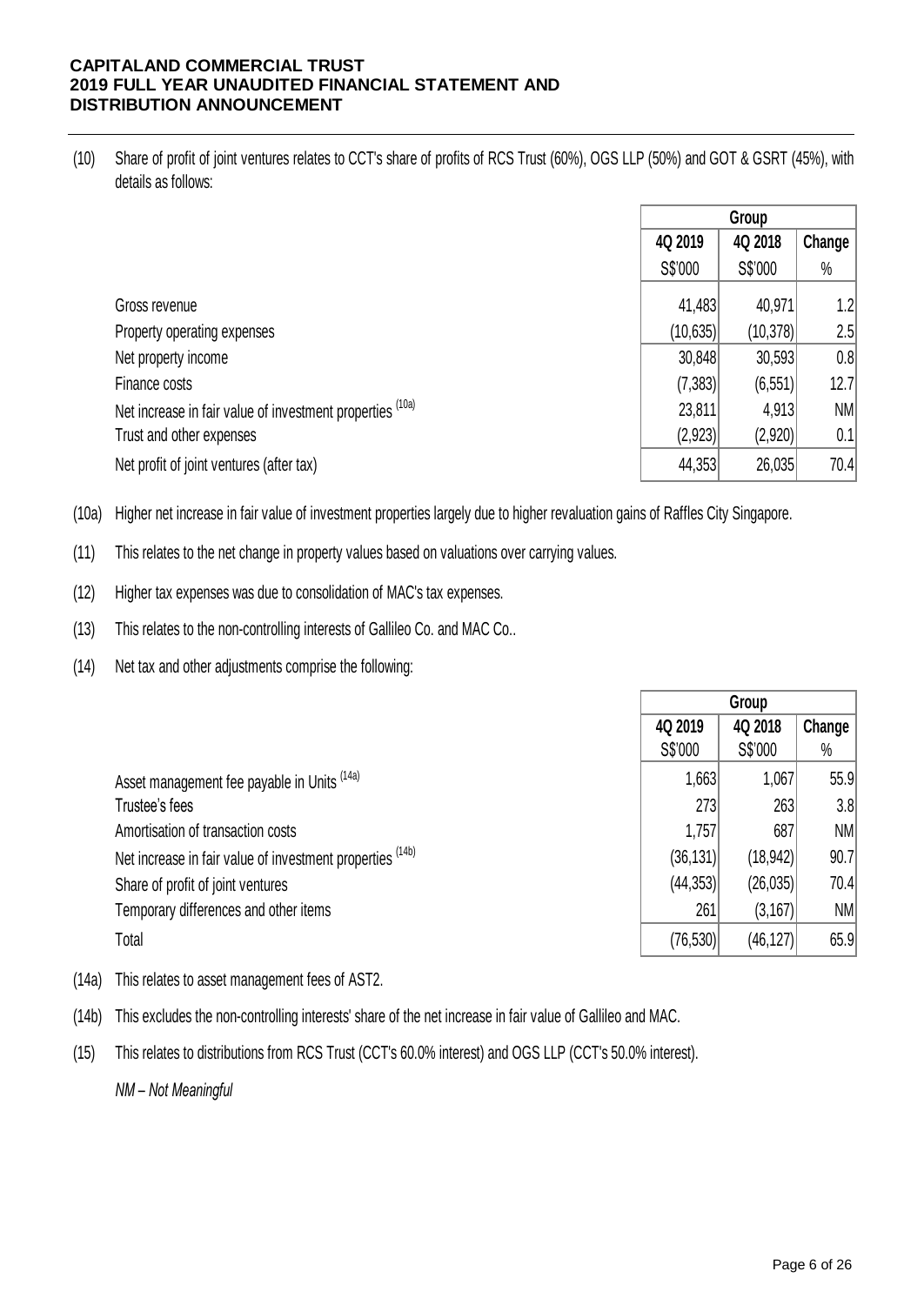# **1(a) Statement of Total Return & Distribution Statement (FY 2019 vs FY 2018)**

|                                                     |                | Group      |            |           |  |  |
|-----------------------------------------------------|----------------|------------|------------|-----------|--|--|
| <b>Statement of Total Return</b>                    | <b>Note</b>    | FY 2019    | FY 2018    | Change    |  |  |
|                                                     |                | S\$'000    | S\$'000    | $\%$      |  |  |
| Gross rental income                                 | 1              | 387,606    | 373,836    | 3.7       |  |  |
| Car park income                                     | $\overline{2}$ | 7,610      | 6,083      | 25.1      |  |  |
| Other income                                        | 3              | 17,132     | 14,049     | 21.9      |  |  |
| <b>Gross revenue</b>                                |                | 412,348    | 393,968    | 4.7       |  |  |
| Property management fees                            |                | (9, 477)   | (9,088)    | 4.3       |  |  |
| Property tax                                        |                | (30, 274)  | (30, 130)  | $0.5\,$   |  |  |
| Other property operating expenses                   | 4              | (51, 374)  | (40, 140)  | 28.0      |  |  |
| <b>Property operating expenses</b>                  |                | (91, 125)  | (79, 358)  | 14.8      |  |  |
| Net property income                                 | 5              | 321,223    | 314,610    | 2.1       |  |  |
| Interest income                                     | 6              | 5,761      | 4,781      | 20.5      |  |  |
| Investment income                                   | 7              | 2,816      | 3,293      | (14.5)    |  |  |
| Asset management fees:                              |                |            |            |           |  |  |
| - Base fees                                         |                | (8, 103)   | (8, 125)   | (0.3)     |  |  |
| - Performance fees                                  |                | (13,201)   | (12, 127)  | 8.9       |  |  |
| Trust and other operating expenses                  |                | (5, 344)   | (4,666)    | 14.5      |  |  |
| Finance costs                                       | 8              | (69, 225)  | (84, 516)  | (18.1)    |  |  |
| Net income before share of profit of joint ventures |                | 233,927    | 213,250    | 9.7       |  |  |
| Share of profit (net of tax) of joint ventures      | 9              | 115,645    | 118,097    | (2.1)     |  |  |
| Net income                                          |                | 349,572    | 331,347    | 5.5       |  |  |
| Net increase in fair value of investment properties | 10             | 94,652     | 197,843    | (52.2)    |  |  |
| Total return for the year before tax                |                | 444,224    | 529,190    | (16.1)    |  |  |
| Tax expense                                         |                | (8, 338)   | (6, 332)   | 31.7      |  |  |
| Total return for the year after tax                 |                | 435,886    | 522,858    | (16.6)    |  |  |
| <b>Attributable to</b>                              |                |            |            |           |  |  |
| <b>Unitholders</b>                                  |                | 433,907    | 522,047    | (16.9)    |  |  |
| Non-controlling interests                           | 11             | 1,979      | 811        | <b>NM</b> |  |  |
| Total return for the year                           |                | 435,886    | 522,858    | (16.6)    |  |  |
| <b>Distribution Statement</b>                       |                |            |            |           |  |  |
| Total return attributable to unitholders            |                | 433,907    | 522,047    | (16.9)    |  |  |
| Net tax and other adjustments                       | 12             | (210, 573) | (305, 757) | (31.1)    |  |  |
| Tax-exempt income distribution                      |                | 18,622     | 8,450      | <b>NM</b> |  |  |
| Distribution from joint ventures                    | 13             | 95,666     | 96,991     | (1.4)     |  |  |
| Distributable income to unitholders                 |                | 337,622    | 321,731    | 4.9       |  |  |
| NM - Not Meaningful                                 |                |            |            |           |  |  |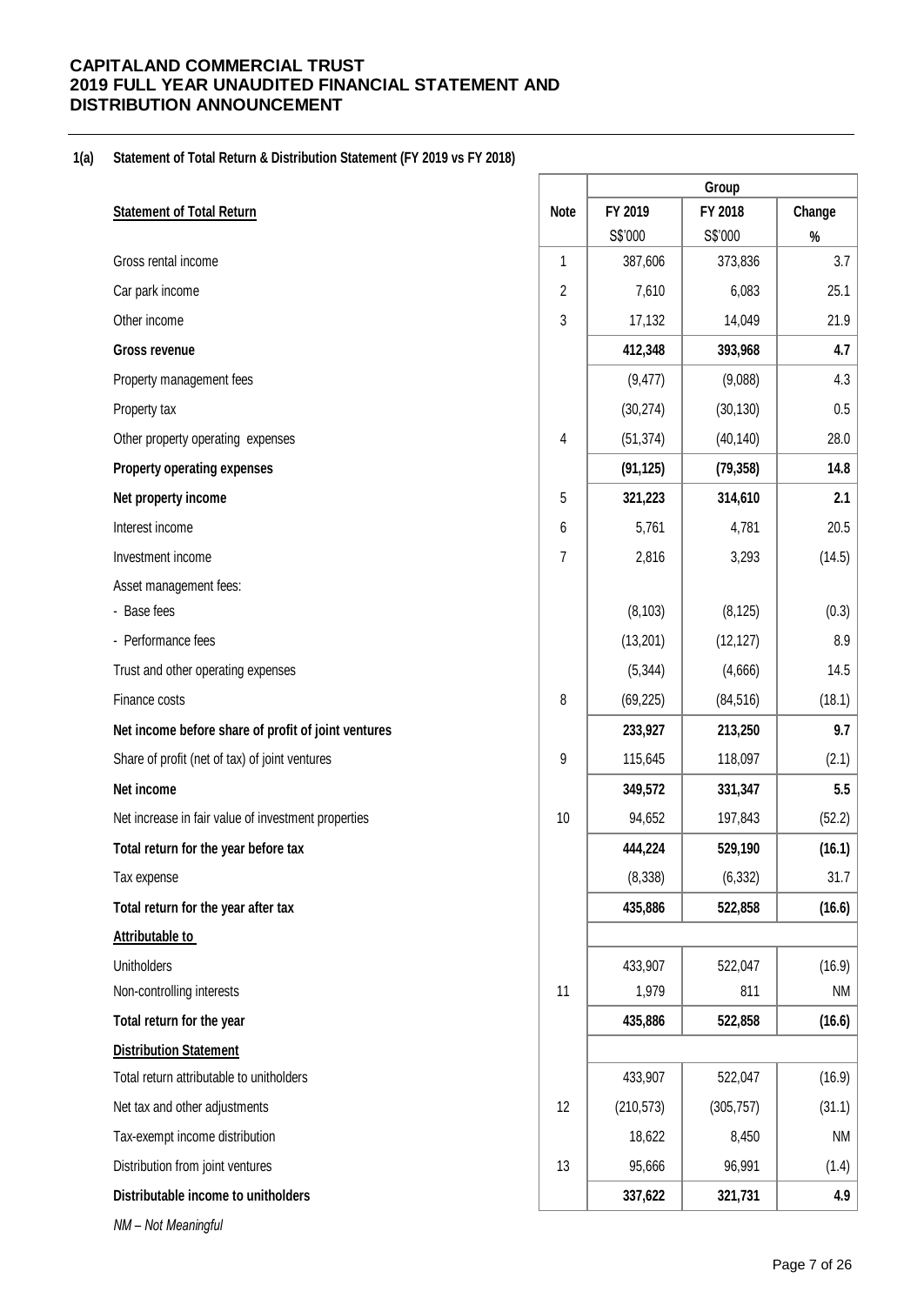## Notes:

- (1) Higher gross rental income for the Group was largely attributed to better performance from AST2, 21 Collyer Quay, Capital Tower, Gallileo (FY 2019: full year versus FY 2018: 19 June to 31 Dec 2018) and contribution from the acquisition of MAC with effect from 18 September 2019. The increase has offset the impact arising from the divestment of Twenty Anson.
- (2) Higher car park income was largely due to the the addition of car park income from MAC.
- (3) Other income comprises mainly tenant recoveries and bulk energy savings. Higher other income in FY 2019 vis-à-vis FY 2018 was largely due to a one-off compensation sum of S\$2.1 million received in 3Q 2019 from a tenant at AST2 for early surrender of lease.
- (4) Higher other property operating expenses was mainly due to full 12 month's expenses of Gallileo in FY 2019 (FY 2018: from acquisition date of 18 June to 31 December 2018), and MAC (with effect from 18 September 2019), rental charges for Bugis Village under the master lease with SLA with effect from 1 April 2019 as well as higher marketing expenses. The increase was partially mitigated by the divestment of Twenty Anson.
- (5) The following items have been included in arriving at net property income:

|                                                   | FY 2019<br>S\$'000 | FY 2018<br>S\$'000 | Change<br>$\%$ |
|---------------------------------------------------|--------------------|--------------------|----------------|
| Depreciation and amortisation of lease incentives | 5.030              | 5,147              | (2.3)          |
| Impairment losses on trade receivables            |                    |                    | <b>NM</b>      |

(6) Interest income includes the following:

|                                        | S\$'000 | S\$'000 | $\%$      |
|----------------------------------------|---------|---------|-----------|
| Interest income from cash balance (6a) | ا790.،  | 810     | <b>NM</b> |
| Interest income from unitholder loans  | 3,971   | 3,97'   |           |
| Total                                  | 5,761   | .781    | 20.5      |

- (6a) Higher interest income was primarily due to higher average cash balance.
- (7) Investment income relates to distribution received from MQREIT.
- (8) Finance costs include the following:

|                                        |         | Group   |        |
|----------------------------------------|---------|---------|--------|
|                                        | FY 2019 | FY 2018 | Change |
|                                        | S\$'000 | S\$'000 | $\%$   |
| Interest cost <sup>(8a)</sup>          | 65,745  | 73,425  | (10.5) |
| Amortisation of transaction costs (8b) | 3,480   | 11,091  | (68.6) |
| Total                                  | 69,225  | 84,516  | (18.1) |

- (8a) Lower interest cost for FY 2019 vis-a-vis FY 2018 was mainly due to lower average borrowings and lower cost of debt.
- (8b) Lower amortisation of transaction costs in FY 2019 vis-à-vis FY 2018 was mainly due to one-off fees and expenses paid by MSO Trust for the prepayment of borrowings in September 2018.

*NM – Not Meaningful*

**FY 2019 FY 2018 Change** 

**Group**

**Group**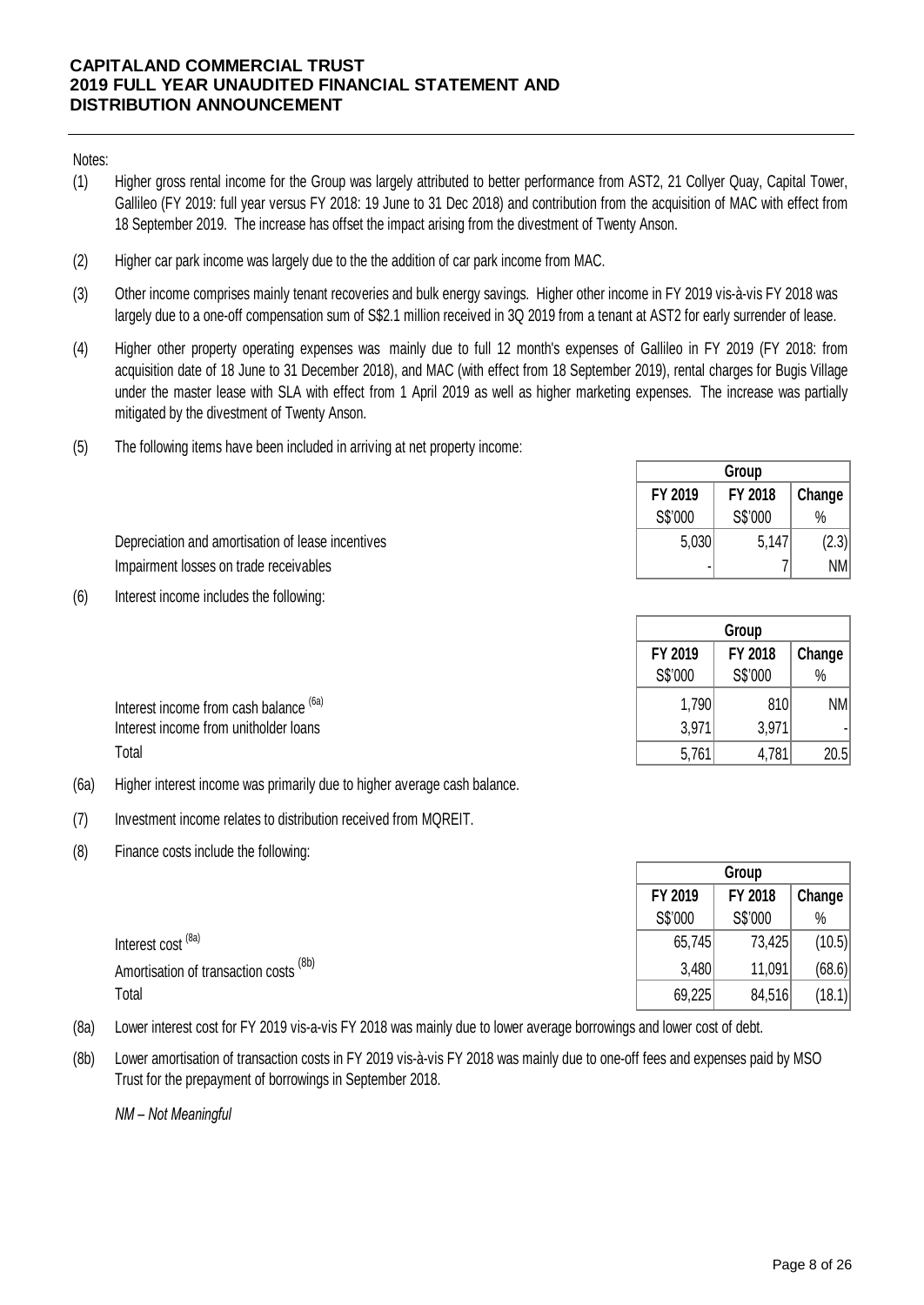(9) Share of profit of joint ventures relates to CCT's share of profits of RCS Trust (60.0%), OGS LLP (50.0%) and GOT & GSRT (45.0%), with details as follows:

| Gross revenue                                       |
|-----------------------------------------------------|
| Property operating expenses                         |
| Net property income                                 |
| Finance costs                                       |
| Net increase in fair value of investment properties |
| Trust and other expenses                            |
| Net profit of joint ventures (after tax)            |

| For Information only |           |        |  |  |  |  |
|----------------------|-----------|--------|--|--|--|--|
| Group                |           |        |  |  |  |  |
| FY 2019              | FY 2018   | Change |  |  |  |  |
| S\$'000              | S\$'000   | $\%$   |  |  |  |  |
| 165,486              | 163,426   | 1.3    |  |  |  |  |
| (38, 852)            | (39, 977) | (2.8)  |  |  |  |  |
| 126,634              | 123,449   | 2.6    |  |  |  |  |
| (29, 862)            | (25,099)  | 19.0   |  |  |  |  |
| 30,436               | 31,255    | (2.6)  |  |  |  |  |
| (11, 563)            | (11,508)  | 0.5    |  |  |  |  |
| 115,645              | 118,097   | (2.1)  |  |  |  |  |

(10) This relates to the net change in property values based on valuations over carrying values.

(11) This relates to the non-controlling interests of Gallileo Co. and MAC Co..

(12) Net tax and other adjustments comprise the following:

|                                                           | Group      |            |        |
|-----------------------------------------------------------|------------|------------|--------|
|                                                           | FY 2019    | FY 2018    | Change |
|                                                           | S\$'000    | S\$'000    | $\%$   |
| Asset management fee paid and payable in Units (12a)      | 4,961      | 5,213      | (4.8)  |
| Trustee's fees                                            | 1,059      | 1,061      | (0.2)  |
| Amortisation of transaction costs                         | 3,480      | 11,091     | (68.6) |
| Net increase in fair value of investment properties (12b) | (93, 585)  | (197, 766) | (52.7) |
| Share of profit of joint ventures                         | (115, 645) | (118,097)  | (2.1)  |
| Temporary differences and other items                     | (10, 843)  | (7,259)    | 49.4   |
| Total                                                     | (210, 573) | (305, 757) | (31.1) |
|                                                           |            |            |        |

(12a) This relates to asset management fees of AST2.

(12b) This excludes the non-controlling interests' share of the net increase in fair value of Gallileo and MAC.

(13) This relates to distributions from RCS Trust (CCT's 60.0% interest) and OGS LLP (CCT's 50.0% interest).

*NM – Not Meaningful*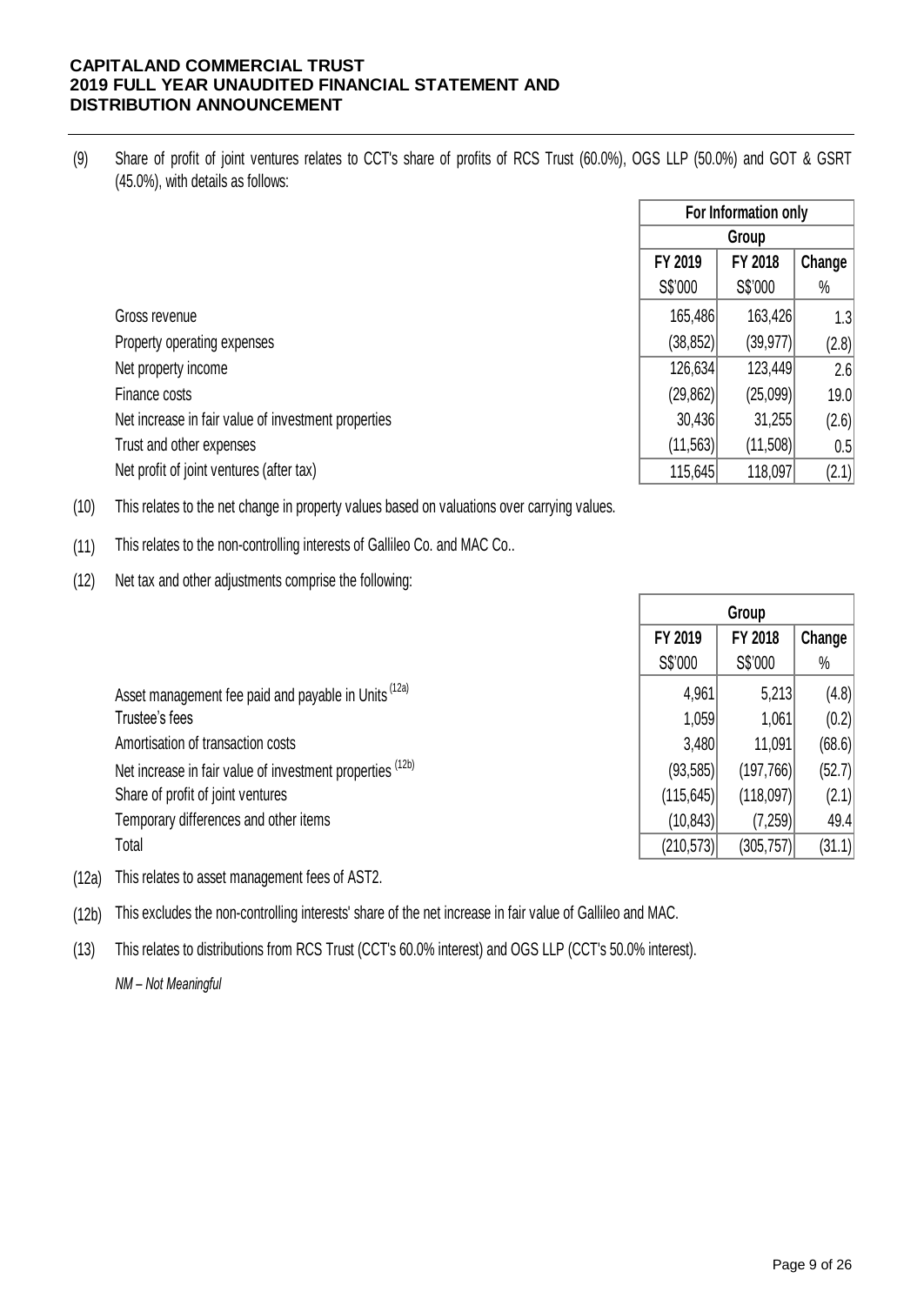## **1(b)(i) Statement of Financial Position as at 31 December 2019 vs 31 December 2018**

|                                          |                | Group       |             |           | <b>Trust</b> |             |           |
|------------------------------------------|----------------|-------------|-------------|-----------|--------------|-------------|-----------|
|                                          | <b>Note</b>    | 31 Dec 2019 | 31 Dec 2018 | Change    | 31 Dec 2019  | 31 Dec 2018 | Change    |
|                                          |                | S\$'000     | S\$'000     | $\%$      | S\$'000      | S\$'000     | $\%$      |
| Non-current assets                       |                |             |             |           |              |             |           |
| Plant and equipment                      |                | 2,134       | 793         | <b>NM</b> | 723          | 790         | (8.5)     |
| Investment properties                    | 1              | 8,092,052   | 7,613,634   | 6.3       | 3,609,100    | 3,605,700   | 0.1       |
| Interest in subsidiaries                 | $\overline{2}$ |             |             |           | 4,076,277    | 3,707,905   | 9.9       |
| Equity investment                        | 3              | 38,156      | 40,632      | (6.1)     | 38,156       | 40,632      | (6.1)     |
| Interest in joint ventures               | 4              | 1,786,105   | 1,763,086   | 1.3       | 1,435,526    | 1,428,818   | 0.5       |
| Intangible asset                         |                | 30          |             | <b>NM</b> | 21           |             | <b>NM</b> |
| Financial derivatives                    | 5              | 4,745       | 7,348       | (35.4)    | 4,745        | 7,050       | (32.7)    |
| Total non-current assets                 |                | 9,923,222   | 9,425,493   | 5.3       | 9,164,548    | 8,790,895   | 4.3       |
| <b>Current assets</b>                    |                |             |             |           |              |             |           |
| Asset held for sale                      | 6              |             | 40,746      | <b>NM</b> |              | 40,746      | <b>NM</b> |
| Trade and other receivables              |                | 61,793      | 49,355      | 25.2      | 73,847       | 70,163      | 5.3       |
| Cash and cash equivalents                |                | 205,467     | 174,913     | 17.5      | 162,038      | 144,106     | 12.4      |
| Financial derivatives                    | 5              | 269         |             | <b>NM</b> | 269          |             | <b>NM</b> |
| <b>Total current assets</b>              |                | 267,529     | 265,014     | 0.9       | 236,154      | 255,015     | (7.4)     |
| <b>Total assets</b>                      | 7              | 10,190,751  | 9,690,507   | 5.2       | 9,400,702    | 9,045,910   | 3.9       |
| <b>Current liabilities</b>               |                |             |             |           |              |             |           |
| Trade and other payables                 | 8              | 75,032      | 63,663      | 17.9      | 65,051       | 63,393      | 2.6       |
| Current portion of security deposits     |                | 17,776      | 10,708      | 66.0      | 10,145       | 8,173       | 24.1      |
| Interest-bearing liabilities             | 9              | 42,746      | 120,800     | (64.6)    | 42,746       | 120,800     | (64.6)    |
| Financial derivatives                    | 5              | 782         | 24,197      | (96.8)    | 782          | 24,197      | (96.8)    |
| Current tax payable                      |                | 4,533       | 5,401       | (16.1)    | 75           | 194         | (61.3)    |
| <b>Total current liabilities</b>         |                | 140,869     | 224,769     | (37.3)    | 118,799      | 216,757     | (45.2)    |
| Non-current liabilities                  |                |             |             |           |              |             |           |
| Non-current portion of security deposits |                | 53,425      | 57,302      | (6.8)     | 35,686       | 36,315      | (1.7)     |
| Interest-bearing liabilities             | 10             | 2,767,764   | 2,493,182   | 11.0      | 2,375,214    | 2,095,736   | 13.3      |
| Financial derivatives                    | 5              | 5,589       | 3,725       | 50.0      | 5,589        | 2,771       | <b>NM</b> |
| Other payables                           | 11             | 2,890       | 430         | NM        | 127,750      | 131,559     | (2.9)     |
| Deferred tax liabilities                 | 12             | 5,809       | 1,938       | <b>NM</b> |              |             |           |
| <b>Total non-current liabilities</b>     |                | 2,835,477   | 2,556,577   | 10.9      | 2,544,239    | 2,266,381   | 12.3      |
| <b>Total liabilities</b>                 |                | 2,976,346   | 2,781,346   | 7.0       | 2,663,038    | 2,483,138   | 7.2       |
| Net assets                               |                | 7,214,405   | 6,909,161   | 4.4       | 6,737,664    | 6,562,772   | 2.7       |
| Represented by:                          |                |             |             |           |              |             |           |
| Unitholders' funds                       |                | 7,185,098   | 6,892,018   | 4.3       | 6,737,664    | 6,562,772   | 2.7       |
| Non-controlling interests                | 13             | 29,307      | 17,143      | 71.0      |              |             | -         |
| <b>Total equity</b>                      |                | 7,214,405   | 6,909,161   | 4.4       | 6,737,664    | 6,562,772   | 2.7       |
| NM - Not Meaningful                      |                |             |             |           |              |             |           |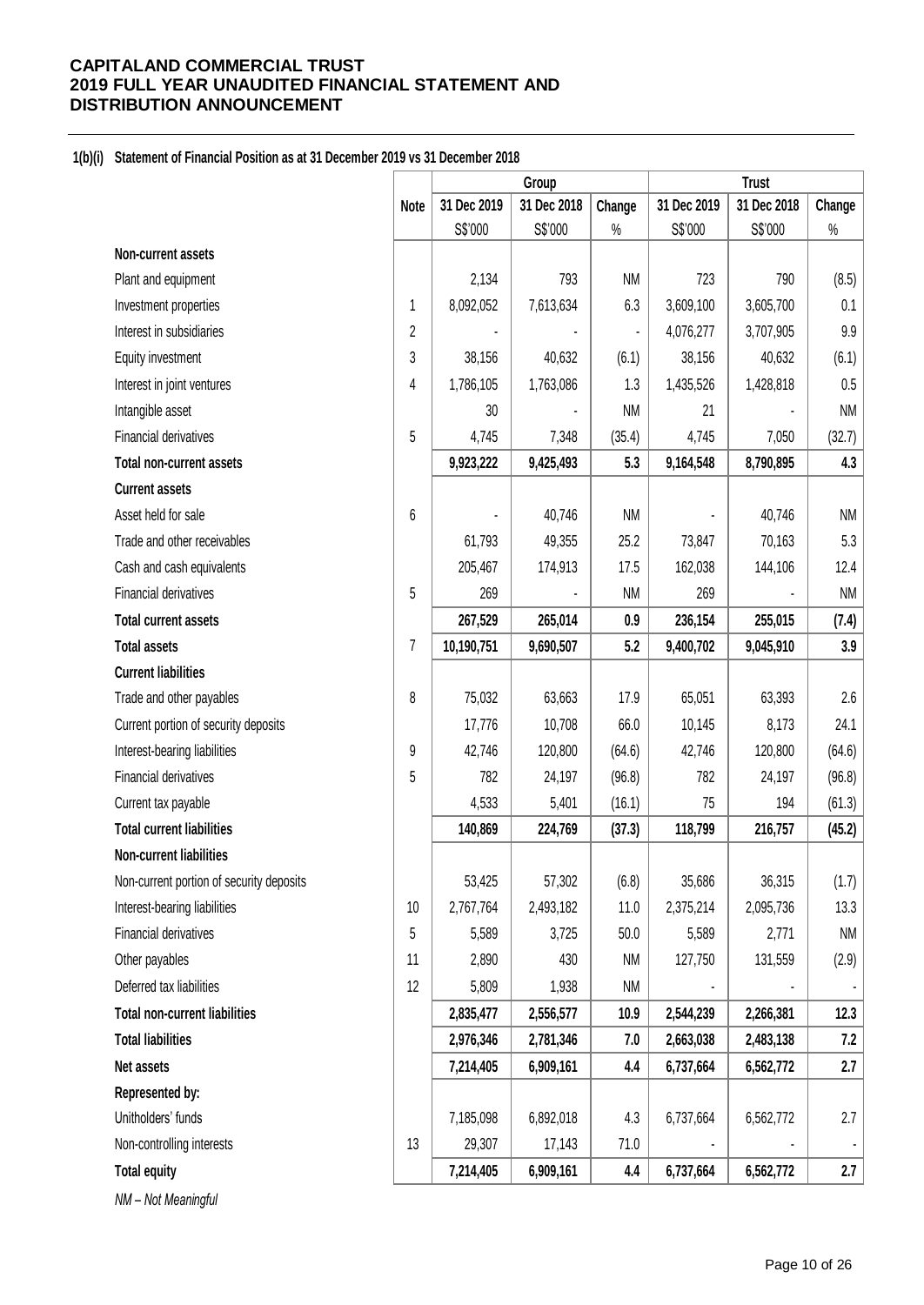#### Notes:

- (1) Investment properties are stated at valuations performed by independent valuers. The increase in value of investment properties as at 31 December 2019 for the Group is mainly attributed to the acquisition of MAC in FY 2019 in addition to the increase in property values for the portfolio.
- (2) This relates to cost of investments in CCT MTN Pte. Ltd., MSO Trust, AST2 Group, Gallileo Group and MAC Group (including shareholder's loans).
- (3) This relates to CCT's 10.9% stake in MQREIT.
- (4) This relates to CCT's 60.0% interest in RCS Trust, 50.0% interest in OGS LLP and 45.0% interest in GOT and GSRT (including shareholder's loan).
- (5) This relates to the fair values of cross currency swaps and interest rate swaps.
- (6) Asset held for sale as at 31 December 2018 relates to Bugis Village which was returned to the State on 1 April 2019 for which CCT received a compensation sum of S\$40.7 million.
- (7) Total assets were S\$10,190.8 million as at 31 December 2019 (31 December 2018: S\$9,690.5 million). Total deposited property value (as defined in the Code on Collective Investment Schemes) as at 31 December 2019 was S\$11,762.8 million (31 December 2018: S\$11,193.5 million).
- (8) At the Group level, trade and other payables included MAC Co.'s payables as at 31 December 2019.
- (9) Interest-bearing liabilities as at 31 December 2019 relates to unsecured bank borrowings due in September 2020. There are sufficient bank facilities to refinance the liabilities.
- (10) The non-current interest-bearing liabilities as at 31 December 2019 comprised:
	- (a) Unsecured fixed/floating rate notes totaling S\$725.0 million; JPY24.9 billion and HKD585.0 million (hedged via cross currency swaps to S\$402.1 million);
	- (b) Unsecured bank borrowings of S\$747.6 million and EUR328.1 million; and
	- (c) Secured bank borrowings of MAC Co. of EUR121.9 million and Gallileo Co. of EUR140.0 million.
- (11) At the Trust level, other payables as at 31 December 2019 relates to the recognized lease liabilities payable to CCT's subsidiary, AST2 Co., under the master lease arrangement. At the Group level, it relates mainly to payables of Gallileo Co. and MAC Co..
- (12) This relates to deferred tax provision of Gallileo Co. and MAC Co..
- (13) This relates to non-controlling interests of Gallileo Co. and MAC Co..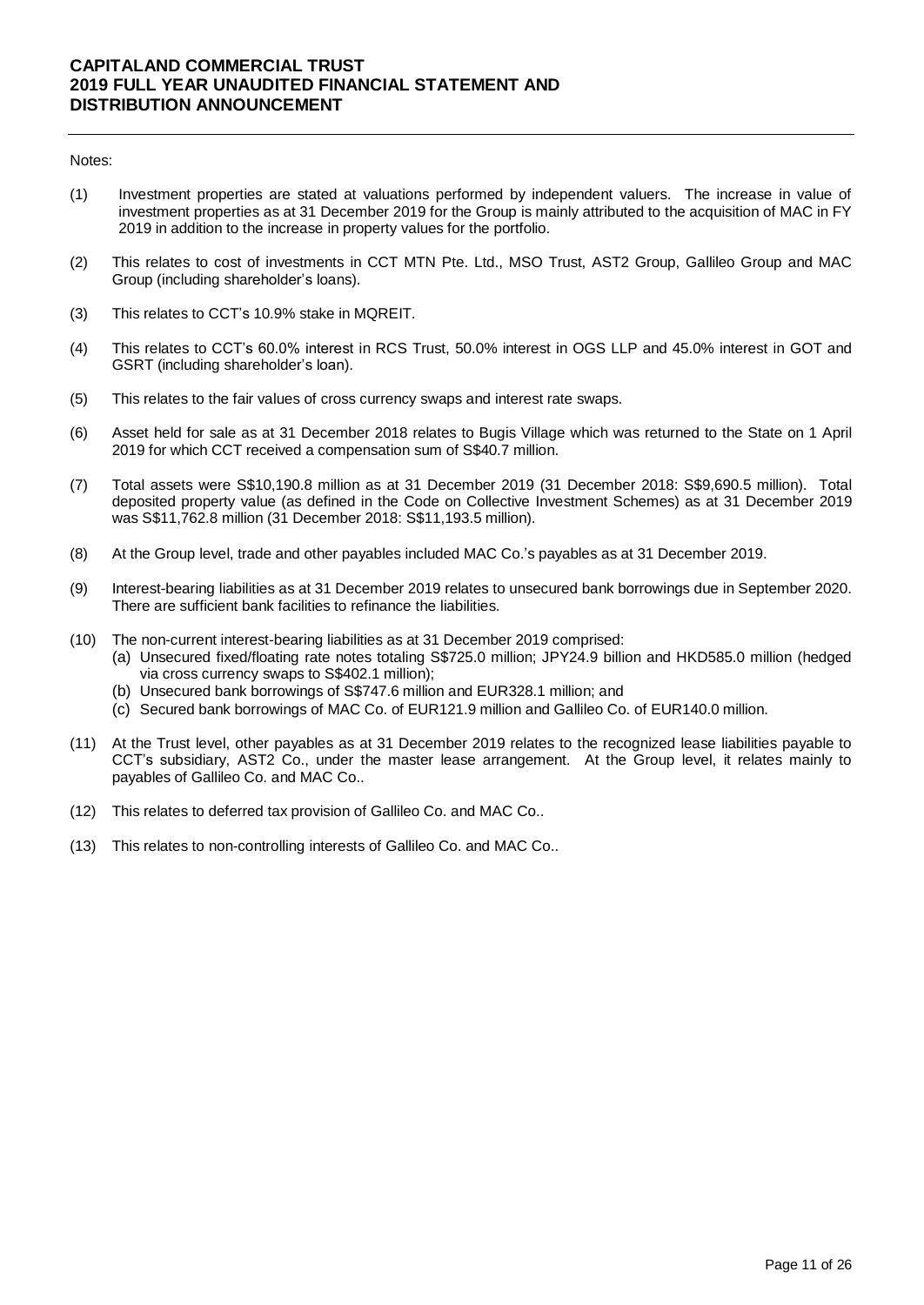## **1(b)(ii) Aggregate amount of borrowings and debt securities**

|                                                                |             | Group       |           |
|----------------------------------------------------------------|-------------|-------------|-----------|
|                                                                | 31 Dec 2019 | 31 Dec 2018 | Change    |
|                                                                | S\$'000     | S\$'000     | %         |
| <b>Secured borrowings</b>                                      |             |             |           |
| Amount repayable after one year (1)                            | 393,781     | 398,579     | (1.2)     |
| Less: Unamortised portion of transactions costs <sup>(1)</sup> | (1,231)     | (1, 133)    | 8.6       |
| Net secured borrowings after one year                          | 392,550     | 397,446     | (1.2)     |
| <b>Unsecured borrowings</b>                                    |             |             |           |
| Amount repayable after one year                                | 2,379,091   | 2,100,507   | 13.3      |
| Less: Unamortised portion of transactions costs                | (3, 877)    | (4,771)     | (18.7)    |
| Net unsecured borrowings after one year                        | 2,375,214   | 2,095,736   | 13.3      |
| Amount repayable within one year                               | 43,135      | 120,800     | (64.3)    |
| Less: Unamortised portion of transactions costs                | (389)       |             | <b>NM</b> |
| Net unsecured borrowings within one year                       | 42,746      | 120,800     | (64.6)    |
| <b>Total unsecured borrowings</b>                              | 2,417,960   | 2,216,536   | 9.1       |
| Total secured and unsecured borrowings                         | 2,810,510   | 2,613,982   | 7.5       |

#### Note :

(1) This borrowings and transaction costs as at 31 December 2019 relates to Gallileo Co. and MAC Co..

# *For information only*

This relates to CCT's interest in the aggregate external borrowings of its joint ventures, namely RCS Trust (CCT's 60.0% interest), OGS LLP (CCT's *50.0% interest), GOT and GSRT (CCT's 45.0% interest), which are not included under total borrowings in the statement of financial position of the Group.*

|                                                 |             | For information only |           |
|-------------------------------------------------|-------------|----------------------|-----------|
|                                                 | 31 Dec 2019 | 31 Dec 2018          | Change    |
|                                                 | S\$'000     | S\$'000              | %         |
| Secured borrowings <sup>(1)</sup>               |             |                      |           |
| Amount repayable after one year                 | 646,400     | 582,500              | 11.0      |
| Less: Unamortised portion of transactions costs | (2,290)     | (3,390)              | (32.4)    |
| Net secured borrowings                          | 644,110     | 579,110              | 11.2      |
| Unsecured borrowings <sup>(2)</sup>             |             |                      |           |
| Amount repayable after one year                 | 630,900     | 690,000              | (8.6)     |
| Less: Unamortised portion of transactions costs | (806)       | (1, 171)             | (31.2)    |
| Net repayable after one year                    | 630,094     | 688,829              | (8.5)     |
| Amount repayable within one year                | 72,000      |                      | ΝM        |
| Less: Unamortised portion of transactions costs | (44)        | ٠                    | ΝM        |
| Net repayable within one year                   | 71,956      | $\blacksquare$       | <b>NM</b> |
| Net unsecured borrowings                        | 702,050     | 688,829              | 1.9       |
| Total secured and unsecured borrowings          | 1,346,160   | 1,267,939            | 6.2       |
| Notes:                                          |             |                      |           |

*(1) Secured borrowings relate to CCT's 50.0% interest in borrowings of OGS LLP and CCT's 45.0% interest in borrowings of GOT and GSRT.* 

*(2) Unsecured borrowings relate to CCT's 60.0% interest in borrowings of RCS Trust.*

*NM: Not meaningful*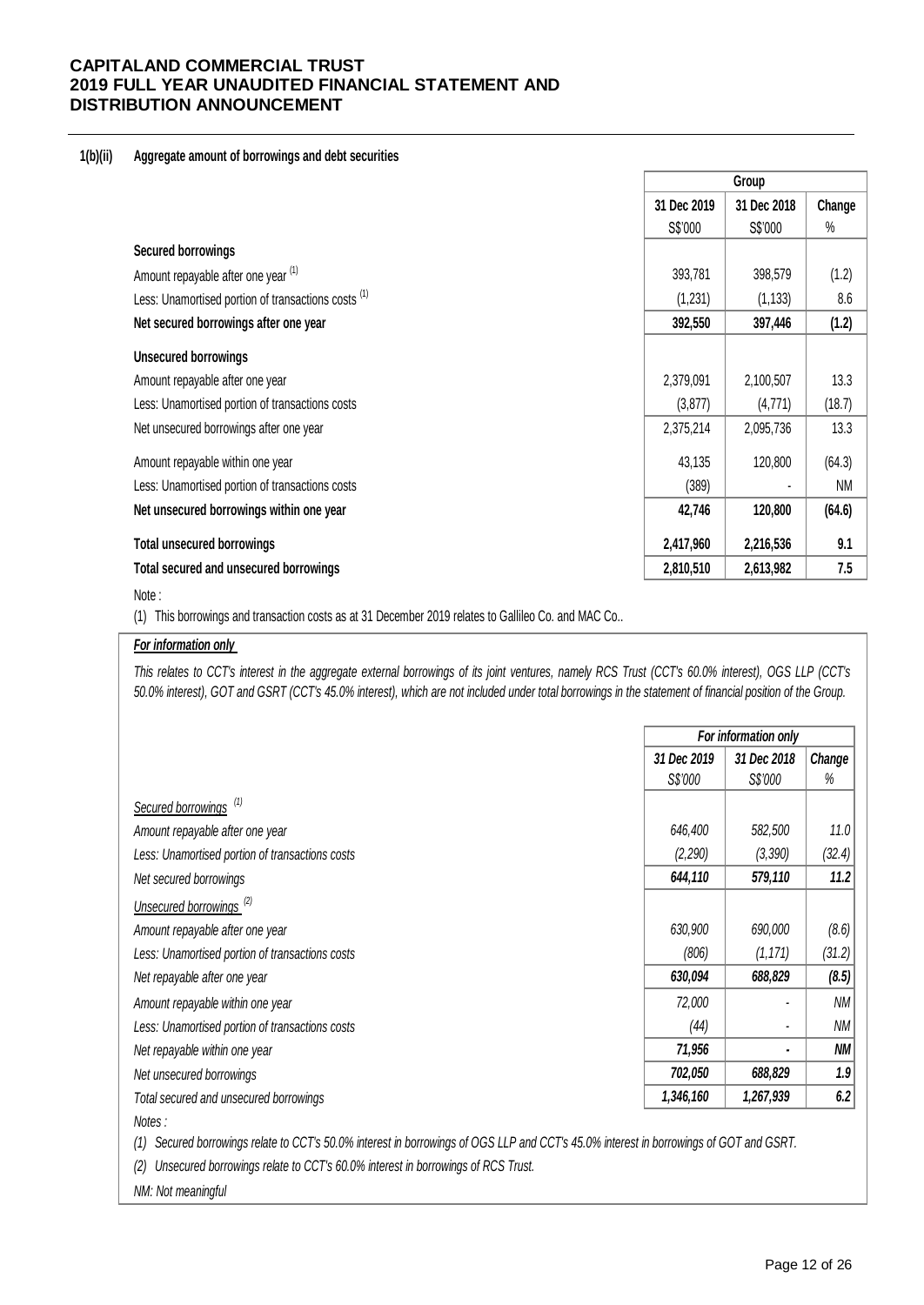#### **1(c) Statement of Cash Flow (4Q 2019 vs 4Q 2018)**

|                                                                    |             | Group      |            |  |
|--------------------------------------------------------------------|-------------|------------|------------|--|
|                                                                    | <b>Note</b> | 4Q 2019    | 4Q 2018    |  |
|                                                                    |             | S\$'000    | S\$'000    |  |
| <b>Operating activities</b>                                        |             |            |            |  |
| Total return for the period before tax                             |             | 137,433    | 101,500    |  |
| <b>Adjustments for:</b>                                            |             |            |            |  |
| Share of profit of joint ventures                                  |             | (44, 353)  | (26, 035)  |  |
| Amortisation of lease incentives                                   |             | 1,159      | 1,210      |  |
| Depreciation of plant, equipment and intangible asset              |             | 115        | 35         |  |
| Finance costs                                                      |             | 17,788     | 17,332     |  |
| Impairment losses on trade receivables                             |             |            | (5)        |  |
| Interest income                                                    |             | (1, 494)   | (1,261)    |  |
| Loss on disposal of plant and equipment                            |             |            | 109        |  |
| Asset management fees paid and payable in Units                    |             | 1,663      | 1,067      |  |
| Net increase in fair value of investment properties                |             | (37, 204)  | (18, 959)  |  |
| Operating income before working capital changes                    |             | 75,107     | 74,993     |  |
| <b>Changes in working capital</b>                                  |             |            |            |  |
| Trade and other receivables                                        |             | (5, 167)   | (5,686)    |  |
| Trade and other payables                                           |             | 10,705     | 12,191     |  |
| Security deposits                                                  |             | 2,254      | 1,819      |  |
| Cash generated from operating activities                           |             | 82,899     | 83,317     |  |
| Tax expenses paid                                                  |             | (85)       | (18)       |  |
| Net cash from operating activities                                 |             | 82,814     | 83,299     |  |
| <b>Investing activities</b>                                        |             |            |            |  |
| Capital expenditure on investment properties                       |             | (1,967)    | (1,668)    |  |
| Purchase of plant and equipment                                    |             | (46)       | (16)       |  |
| Purchase of intangible asset                                       |             | (9)        |            |  |
| Distribution received from equity investment                       |             |            | 1,646      |  |
| Distributions received from joint ventures                         |             | 23,189     | 23,391     |  |
| Interest income received                                           |             | 1,495      | 1,190      |  |
| Net cash from investing activities                                 |             | 22,662     | 24,543     |  |
| <b>Financing activities</b>                                        |             |            |            |  |
| Interest paid                                                      |             | (12, 241)  | (12, 659)  |  |
| Payment of transaction costs related to borrowings                 |             | (1, 184)   | (1,004)    |  |
| Distributions to unitholders (withholding tax payments)            |             | (9, 807)   | (7, 987)   |  |
| Distribution to non-controlling interest                           |             |            | (659)      |  |
| Proceeds from interest-bearing loans and borrowings                | 1           | 337,084    | 225,776    |  |
| Repayment of interest-bearing loans and borrowings                 | 2           | (328, 300) | (211, 569) |  |
| Repayment of interest-bearing loans from non-controlling interests |             | (9, 591)   | (11, 370)  |  |
| Net cash used in financing activities                              |             | (24, 039)  | (19, 472)  |  |
| Net increase in cash and cash equivalents                          |             | 81,437     | 88,370     |  |
| Cash and cash equivalents at beginning of period                   |             | 124,030    | 86,543     |  |
| Cash and cash equivalents at end of period                         |             | 205,467    | 174,913    |  |

Notes:

(1) In 4Q 2019, this relates to the proceeds from bank borrowings and proceeds from JPY10.0 billion fixed rate notes due 16 Nov 2027.

(2) In 4Q 2019, this relates to repayments of JPY10.0 billion fixed rate notes and MSO Trust's bank borrowings of S\$180.0 million.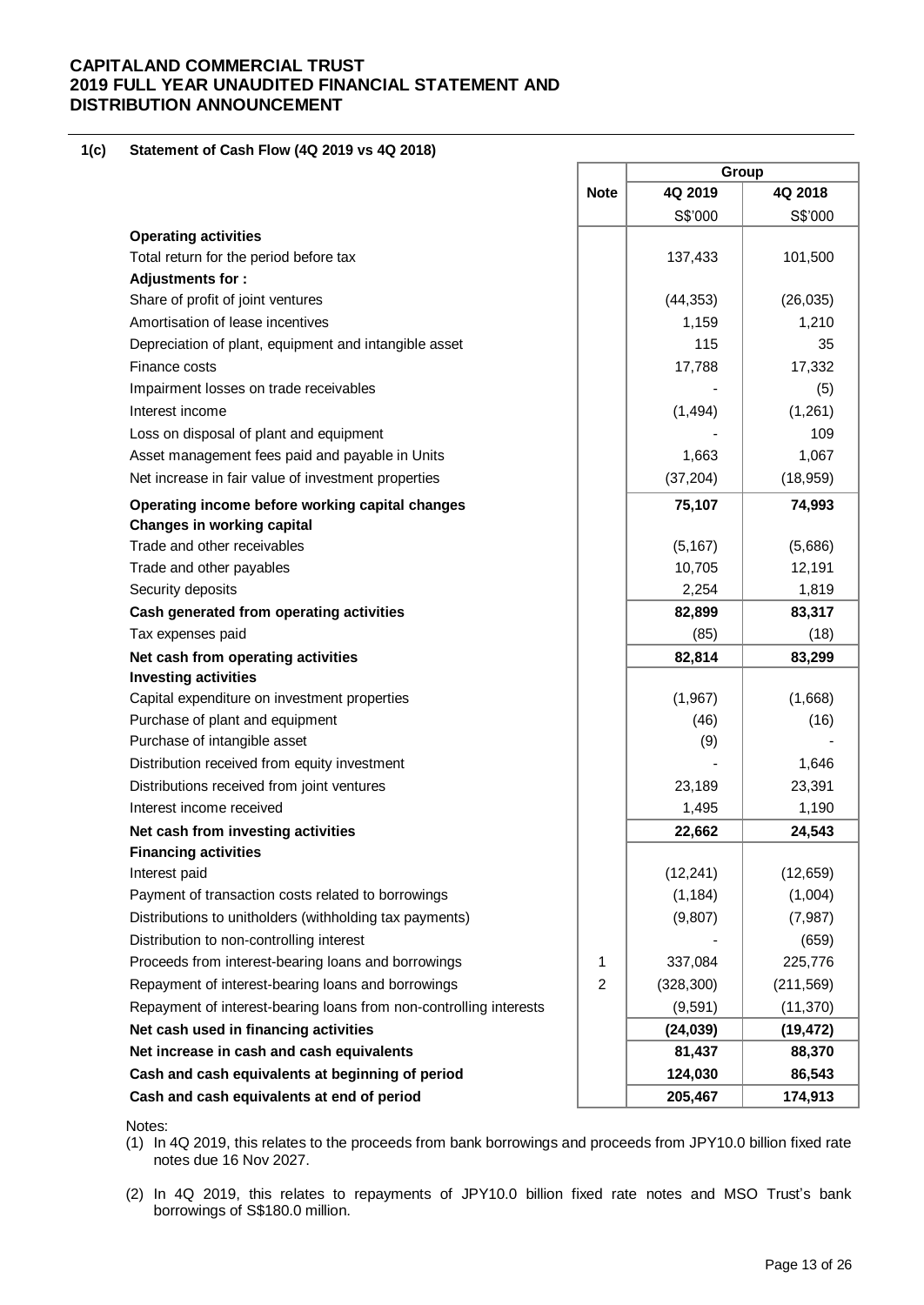#### **1(c) Statement of Cash Flow (FY 2019 vs FY 2018)**

|                                                                    |                | Group      |               |  |
|--------------------------------------------------------------------|----------------|------------|---------------|--|
|                                                                    | <b>Note</b>    | FY 2019    | FY 2018       |  |
|                                                                    |                | S\$'000    | S\$'000       |  |
| <b>Operating activities</b>                                        |                |            |               |  |
| Total return for the year before tax                               |                | 444,224    | 529,190       |  |
| Adjustments for:                                                   |                |            |               |  |
| Share of profit of joint ventures                                  |                | (115, 645) | (118,097)     |  |
| Amortisation of lease incentives                                   |                | 4,800      | 4,964         |  |
| Depreciation of plant, equipment and intangible asset              |                | 230        | 183           |  |
| Finance costs                                                      |                | 69,225     | 84,516        |  |
| Loss on disposal of plant and equipment                            |                | 2          | 130           |  |
| Impairment losses on trade receivables                             |                |            | 7             |  |
| Interest income                                                    |                | (5,761)    | (4,781)       |  |
| Asset management fees paid and payable in Units                    |                | 4,961      | 5,213         |  |
| Net increase in fair value of investment properties                |                | (94, 652)  | (197, 843)    |  |
| Distribution from equity investment                                |                | (2,816)    | (3,293)       |  |
| Operating income before working capital changes                    |                | 304,568    | 300,189       |  |
| Changes in working capital                                         |                |            |               |  |
| Trade and other receivables                                        |                | (12,055)   | (5,675)       |  |
| Trade and other payables                                           |                | 16,832     | (8, 397)      |  |
| Security deposits                                                  |                | 2,789      | (2, 396)      |  |
| Cash generated from operating activities                           |                | 312,134    | 283,721       |  |
| Tax expenses paid                                                  |                | (5,361)    | (1,686)       |  |
| Net cash from operating activities                                 |                | 306,773    | 282,035       |  |
| <b>Investing activities</b>                                        |                |            |               |  |
| Capital expenditure on investment properties                       |                | (8, 381)   | (9,626)       |  |
| Purchase of plant and equipment                                    |                | (55)       | (104)         |  |
| Purchase of intangible asset                                       |                | (25)       |               |  |
| Compensation received on investment property                       | 1              | 40,746     |               |  |
| Proceeds from divestment of investment property                    | $\overline{2}$ |            | 511,257       |  |
| Distribution received from equity investment                       |                | 2,816      | 3,293         |  |
| Distributions received from joint ventures                         |                |            |               |  |
|                                                                    |                | 96,823     | 98,032        |  |
| Interest income received                                           |                | 5,834      | 4,709         |  |
| Acquisition of subsidiaries, net of cash acquired                  | $\sqrt{3}$     | (386, 296) | (548, 894)    |  |
| Net cash (used in) / from investing activities                     |                | (248, 538) | 58,667        |  |
| <b>Financing activities</b>                                        |                |            |               |  |
| Interest paid                                                      |                | (65, 899)  | (71, 162)     |  |
| Payment of transaction costs related to borrowings                 |                | (2, 269)   | (12,089)      |  |
| Distributions to unitholders                                       | 4              | (353, 744) | (303, 584)    |  |
| Dividend to non-controlling interest                               |                | (77)       | (659)         |  |
| Net proceeds from equity placements                                | 5              | 216,640    | 214,331       |  |
| Proceeds from interest-bearing loans and borrowings                | 6              | 515,559    | 2,024,919     |  |
| Repayment of interest-bearing loans and borrowings                 | $\overline{7}$ | (328, 300) | (2, 128, 756) |  |
| Repayment of interest-bearing loans from non-controlling interests | 8              | (9, 591)   | (11, 370)     |  |
| Net cash used in financing activities                              |                | (27, 681)  | (288, 370)    |  |
| Net increase in cash and cash equivalents                          |                | 30,554     | 52,332        |  |
| Cash and cash equivalents at beginning of the year                 |                | 174,913    | 122,581       |  |
| Cash and cash equivalents at end of the year                       |                | 205,467    | 174,913       |  |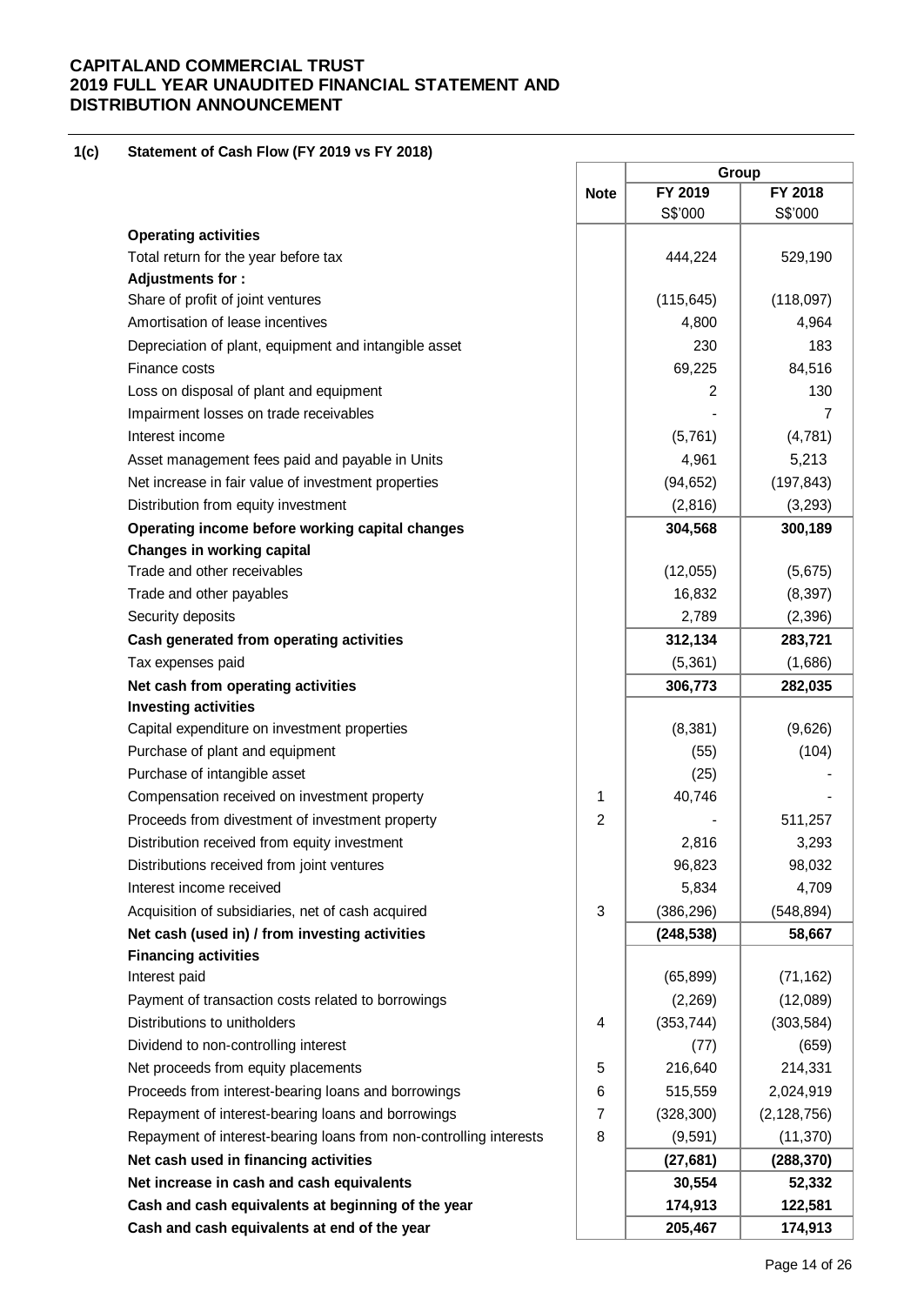Notes:

- (1) This relates to the compensation sum received for the return of Bugis Village to the State on 1 April 2019.
- (2) This relates to the net proceeds received in relation to the divestment of Twenty Anson in August 2018.
- (3) For FY 2019, it relates to the preliminary consideration paid for MAC Co. on 17 September 2019 and balance purchase consideration paid for Gallileo Co. in January 2019. For FY 2018, It relates to the balance purchase consideration paid for AST2 Group and preliminary purchase consideration paid for Gallileo Co..
- (4) For FY 2019, it relates to distribution of income for 2H 2018, 1H 2019 and advanced distribution for the period 1 July 2019 to 28 July 2019. For FY 2018, it relates to distribution of income for 2H 2017 and 1H 2018.
- (5) This relates to the Equity Placement in July 2019 and the equity placement in May 2018.
- (6) For FY 2019, this relates to the proceeds from bank borrowings and proceeds from JPY10.0 billion fixed rate notes due 16 Nov 2027.
- (7) For FY 2019, this relates to repayments of JPY10.0 billion fixed rate notes and MSO Trust's bank borrowings of S\$180.0 million.
- (8) For FY 2019, this relates to repayments of interest-bearing loans to non-controlling interest's of MAC Co. (FY 2018: repayment of interest-bearing loans to non-controlling interest's of Gallileo Co.).
- **1(c)(i) Status on the use of proceeds raised from any offerings pursuant to Chapter 8 and whether the use of proceeds is in accordance with the stated use.**

Net proceeds from Equity Placement of S\$216.6 million on 29 July 2019 was applied in accordance with stated use as follows:

| Date | Use of proceeds                                                                                        | <b>Amount used</b><br>S\$ million | Balance <sup>(a)</sup><br>S\$ million |
|------|--------------------------------------------------------------------------------------------------------|-----------------------------------|---------------------------------------|
|      | 17-Sep-19   For initial payment of equity in MAC Property Company B.V. and MAC<br>Carpark Company B.V. | 203.0                             | 13.6                                  |

Note

(a) Announcement will be made when the balance amount is utilized.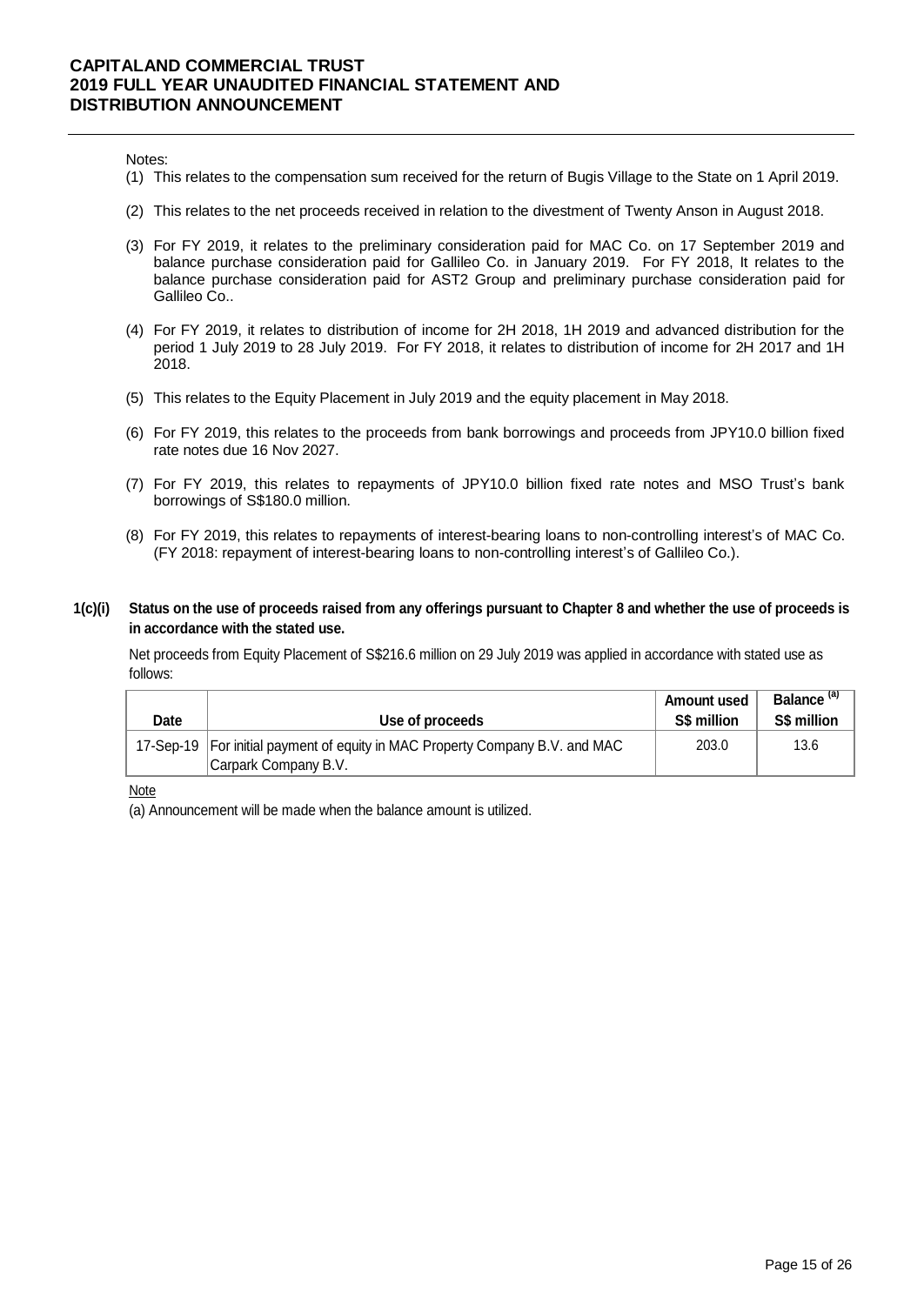## **1(d)(i) Statement of movement in unitholders' funds (4Q 2019 vs 4Q 2018)**

|                                                                             |                | Group     |           | <b>Trust</b> |           |  |
|-----------------------------------------------------------------------------|----------------|-----------|-----------|--------------|-----------|--|
|                                                                             | Note           | 4Q 2019   | 4Q 2018   | 4Q 2019      | 4Q 2018   |  |
|                                                                             |                | S\$'000   | S\$'000   | S\$'000      | S\$'000   |  |
| Unitholders' fund as at beginning of period                                 |                | 7,052,737 | 6,792,105 | 6,680,480    | 6,476,780 |  |
| <b>Operations</b>                                                           |                |           |           |              |           |  |
| Total return for the period attributable to unitholders                     |                | 132,280   | 99,814    | 52,947       | 81,625    |  |
| Unitholders' transactions                                                   |                |           |           |              |           |  |
| Creation of units:                                                          |                |           |           |              |           |  |
| - Units issued in respect of RCS Trust's asset management fees              |                | 634       | 628       | 634          | 628       |  |
| - Asset management fee paid and payable in Units                            |                | 1,664     | 1,066     | 1,664        | 1,066     |  |
| Issue expenses                                                              |                |           | 109       |              | 109       |  |
| Net increase in net assets resulting from unitholders' transactions         |                | 2,298     | 1,803     | 2,298        | 1,803     |  |
| <b>Movement in reserves</b>                                                 |                |           |           |              |           |  |
| - Foreign currency translation reserves                                     |                | (1,215)   | (113)     |              |           |  |
| - Fair value reserves                                                       | $\overline{2}$ | (1, 396)  | (2,573)   | (1, 396)     | (2,573)   |  |
| - Hedging reserves                                                          | 3              | 394       | 982       | 3,335        | 5,137     |  |
| Net (decrease) / increase in net assets resulting from movement in reserves |                | (2, 217)  | (1,704)   | 1,939        | 2,564     |  |
| Net increase in net assets                                                  |                | 132,361   | 99,913    | 57,184       | 85,992    |  |
| Unitholders' fund as at end of period                                       |                | 7,185,098 | 6,892,018 | 6,737,664    | 6,562,772 |  |

Notes:

- (1) This relates to translation differences from foreign operations and foreign currency loans forming part of net investment in foreign operations.
- (2) This relates to mark-to-market movement of MQREIT.
- (3) The movement in hedging reserves for the Trust relates to the fair value changes of the cross currency and interest rate swaps and the revaluation of JPY and HKD notes. Included in movement for the Group was MSO Trust's movement in hedging reserves and the Group's share of movement in hedging reserves of the joint ventures.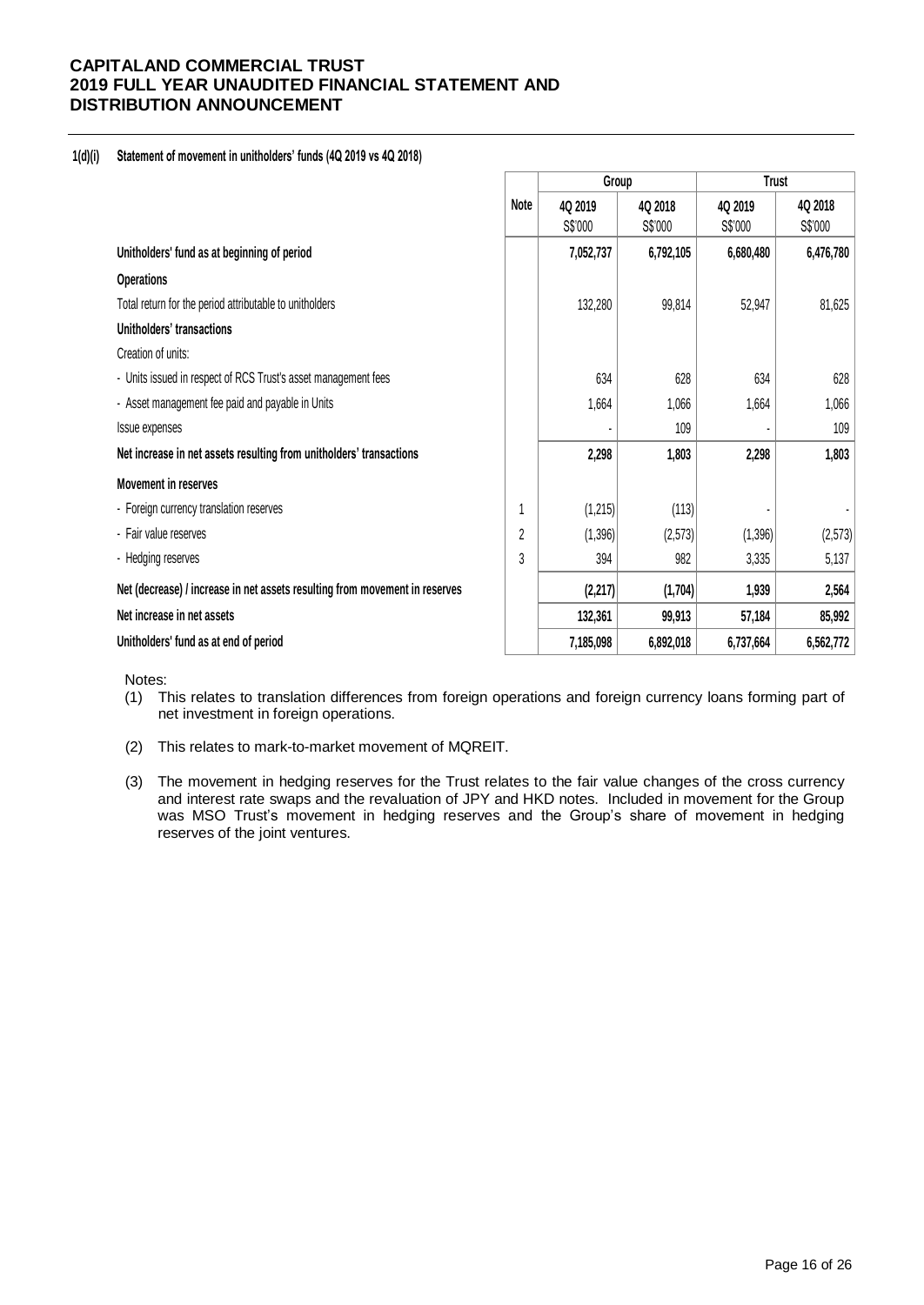## **1(d)(i) Statement of movement in unitholders' funds (FY 2019 vs FY 2018)**

|                                                                             |      | Group      |            | <b>Trust</b> |            |  |
|-----------------------------------------------------------------------------|------|------------|------------|--------------|------------|--|
|                                                                             | Note | FY 2019    | FY 2018    | FY 2019      | FY 2018    |  |
|                                                                             |      | S\$'000    | S\$'000    | S\$'000      | S\$'000    |  |
| Unitholders' fund as at beginning of the year                               |      | 6,892,018  | 6,416,923  | 6,562,772    | 5,993,766  |  |
| <b>Operations</b>                                                           |      |            |            |              |            |  |
| Total return for the year attributable to unitholders                       |      | 433,907    | 522,047    | 313,967      | 632,003    |  |
| Unitholders' transactions                                                   |      |            |            |              |            |  |
| Creation of new units:                                                      |      |            |            |              |            |  |
| - Units issued in respect of RCS Trust's asset management fees              |      | 6,708      | 8,529      | 6,708        | 8,529      |  |
| - Asset management fee paid and payable in Units                            |      | 4,961      | 5,213      | 4,961        | 5,213      |  |
| - Equity placements                                                         |      | 220,000    | 217,880    | 220,000      | 217,880    |  |
| - Acquisition fees paid in Units                                            |      | 3,816      |            | 3,816        |            |  |
| <b>Issue expenses</b>                                                       |      | (3,360)    | (1, 273)   | (3,360)      | (1, 273)   |  |
| Distributions to unitholders                                                |      | (353, 744) | (303, 584) | (353, 744)   | (303, 584) |  |
| Net decrease in net assets resulting from unitholders' transactions         |      | (121, 619) | (73, 235)  | (121, 619)   | (73, 235)  |  |
| <b>Movement in reserves</b>                                                 |      |            |            |              |            |  |
| - Foreign currency translation reserves                                     |      | 1,256      | (36)       |              |            |  |
| - Fair value reserves                                                       | 2    | (2, 475)   | (6,901)    | (2, 475)     | (6,901)    |  |
| - Hedging reserves                                                          | 3    | (17,989)   | 33,220     | (14, 981)    | 17,139     |  |
| Net (decrease) / increase in net assets resulting from movement in reserves |      | (19, 208)  | 26,283     | (17, 456)    | 10,238     |  |
| Net increase in net assets                                                  |      | 293,080    | 475,095    | 174,892      | 569,006    |  |
| Unitholders' fund as at end of the year                                     |      | 7,185,098  | 6,892,018  | 6,737,664    | 6,562,772  |  |

Notes:

- (1) This relates to translation differences from foreign operations and foreign currency loans forming part of net investment in foreign operations.
- (2) This relates to mark-to-market movement of MQREIT.
- (3) The movement in hedging reserves for the Trust relates to the fair value changes of the cross currency and interest rate swaps and the revaluation of JPY and HKD notes. Included in movement for the Group was MSO Trust's movement in hedging reserves and the Group's share of movement in hedging reserves of the joint ventures.
- **1(d)(ii) Details of any change in the units (4Q 2019 vs 4Q 2018)**

|                                                                                                  | <b>Group and Trust</b>  |                  |
|--------------------------------------------------------------------------------------------------|-------------------------|------------------|
|                                                                                                  | 4Q 2019<br><b>Units</b> | 4Q 2018<br>Units |
| Units in issue as at beginning of period                                                         | 3,857,122,046           | 3,743,762,083    |
| New Units issued:                                                                                |                         |                  |
| As payment of base component of asset management fee for RCS Trust (60% interest) <sup>(1)</sup> | 301.007                 | 357,036          |
| As payment of base component of asset management fees for Asia Square Tower 2                    | 262.855                 | 310,169          |
| Total Units issued as at end of period                                                           | 3,857,685,908           | 3,744,429,288    |

Notes:

(1) For 4Q 2019, it relates to Units issued for payment of 50.0% of the base component of management fees for 3Q 2019, while for 4Q 2018, it relates to Units issued for payment of 50% of the base component of management fees for 3Q 2018). The remaining 50.0% of the base component of management fees was paid in cash.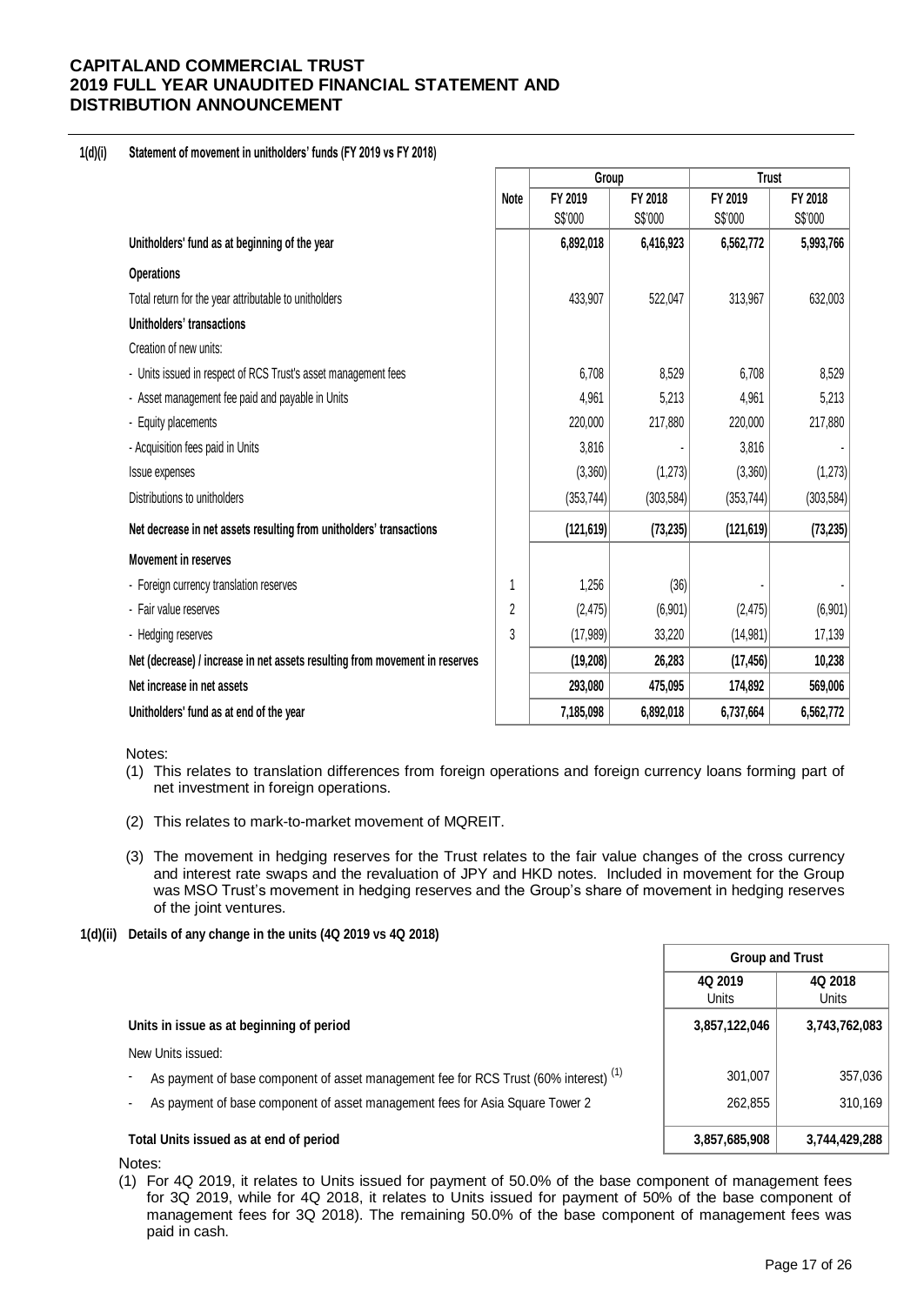#### **1(d)(ii) Details of any change in the units (FY 2019 vs FY 2018)**

|                                                                                           | <b>Group and Trust</b>  |                         |
|-------------------------------------------------------------------------------------------|-------------------------|-------------------------|
|                                                                                           | FY 2019<br><b>Units</b> | FY 2018<br><b>Units</b> |
| Units in issue as at beginning of year                                                    | 3,744,429,288           | 3,608,145,589           |
| New Units issued:                                                                         |                         |                         |
| As payment of asset management fee in relation to RCS Trust (60% interest) <sup>(1)</sup> | 3,628,744               | 4,630,217               |
| As payment of asset management fees in relation to CCT properties <sup>(2)</sup>          | 2,828,492               | 1,653,482               |
| Equity placements <sup>(3)</sup>                                                          | 105,012,000             | 130,000,000             |
| Acquisition fees paid in Units <sup>(4)</sup>                                             | 1,787,384               |                         |
| Total Units issued as at end of the year                                                  | 3,857,685,908           | 3,744,429,288           |

Notes:

- (1) For FY 2019, it relates to Units issued for payment of FY 2018 performance fees and 50.0% of the base component of management fees for 4Q 2018, 1Q 2019, 2Q 2019 and 3Q 2019. For FY 2018, it relates to Units issued for payment of FY 2017 performance fees and 4Q 2017, 1Q 2018, 2Q 2018 and 50.0% of 3Q 2018 base component of management fees. The remaining 50.0% of the base component of management fees was paid in cash.
- (2) For FY 2019, this relates to Units issued for payment of FY 2018 performance fees and base component of asset management fees in relation to AST2 for 4Q 2018, 1Q 2019, 2Q 2019 and 3Q 2019. For FY 2018, it relates to Units issued for payment of base component of asset management fee for 1Q 2018, 2Q 2018 and 3Q 2018 for AST2 and performance component of asset management fee for FY 2017 of One George Street and Wilkie Edge.
- (3) For FY 2019, this relates to the Equity Placement in July 2019, while for FY 2018, it relates to the equity placement in May 2018.
- (4) This relates to the acquisition fees of MAC Co..
- **2 Whether the figures have been audited or reviewed, and in accordance with which auditing standard or practice**

The figures have not been audited nor reviewed by our auditors.

**3 Where the figures have been audited or reviewed, the auditors' report (including any qualifications or emphasis of matter)**

Not applicable.

**4 Whether the same accounting policies and methods of computation as in the issuer's most recent audited annual financial statements have been applied**

Except as disclosed in paragraph 5 below, the Group has applied the same accounting policies and methods of computation in the preparation of the financial statements for the current reporting period compared with the audited financial statements for the year ended 31 December 2018.

#### **5 If there are any changes in the accounting policies and methods of computation, including any required by an accounting standard, what has changed, as well as the reasons for, and the effect of, the change**

The Group has adopted new Financial Reporting Standards in Singapore ("FRSs") for the financial period beginning 1 January 2019 as follows:

## *(i) FRS 116 Leases*

FRS 116 introduces a single, on-balance sheet lease accounting model for lessees. A lessee recognises a right-of-use ("ROU") asset representing its right to use the underlying asset and a lease liability representing its obligation to make lease payments. Lessor accounting remains similar to the current standard – i.e. lessors continue to classify leases as finance or operating leases.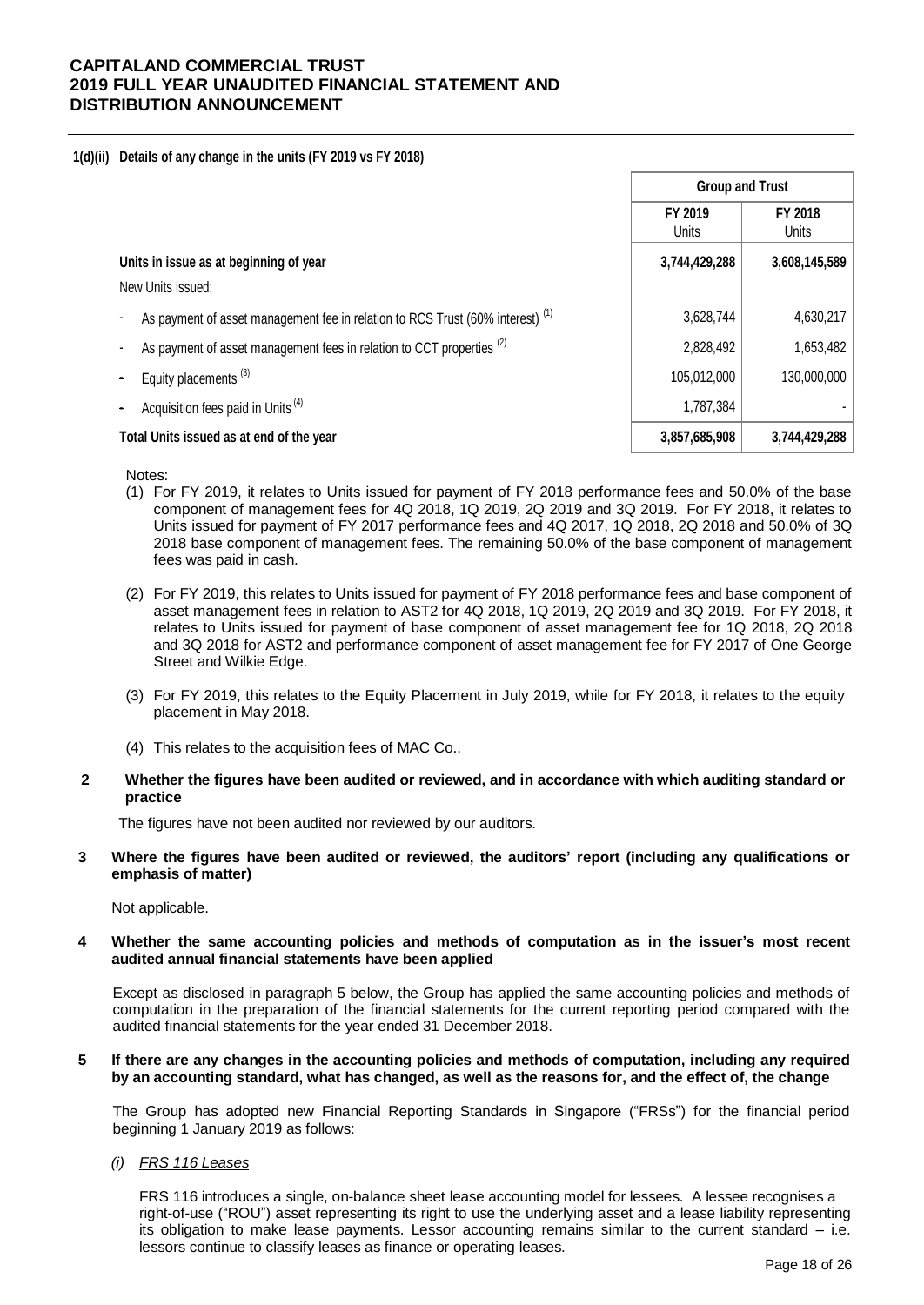The Group recognises its existing operating lease arrangements as ROU assets with corresponding lease liabilities and measures lease liabilities by applying a single discount rate to its office leases.

The Group applied the practical expedient to recognise amounts of ROU assets equal to its lease liabilities on 1 January 2019 and recognition exemptions for short-term leases and leases of low value items in accordance with the principles of FRS116.

For ROU assets which meet the definition of investment properties under the principles of FRS 40, the Group presents these leased assets as part of investment properties. For other ROU assets, the Group presents them as part of plant and equipment.

The nature of expenses related to such leases has changed as the principles under FRS 116 replaces the straight-line operating lease expense with depreciation charge for ROU assets and interest expense on lease liabilities.

There is no significant impact to the financial statements of the Group and Trust.

#### *(ii) Amendments to FRS 109 and FRS 107 Interest Rate Benchmark Reform*

A fundamental review and reform of major interest rate benchmarks is being undertaken globally. There is uncertainty as to the timing and the methods of transition for replacing existing benchmark interbank offered rates ("IBORs") with alternative rates. Such uncertainty may impact the Group's hedging relationships, for example its effectiveness assessment and highly probable assessment.

The Group applied the interest rate benchmark reform amendments retrospectively to hedging relationships that existed at 1 January 2019 or were designated thereafter and that are directly affected by interest rate benchmark reform. These amendments modify some specific hedge accounting requirements to provide relief from potential effects of the uncertainty caused by the IBOR reform. As IBOR continues to be used as a reference rate in financial markets and is used in the valuation of instruments with maturities that exceed the expected end date for IBOR, the Group believes the current market structure supports the continuation of hedge accounting as at 31 December 2019.

#### **6 Earnings per unit ("EPU") and distribution per unit ("DPU") for the financial period**

## **EPU (4Q 2019 vs 4Q 2018)**

|                                                           | Group         |                   |  |
|-----------------------------------------------------------|---------------|-------------------|--|
|                                                           | 4Q 2019       | 4Q 2018           |  |
| Basic EPU <sup>(1)</sup>                                  |               |                   |  |
| Weighted average number of Units for the period           | 3,857,502,523 | 3,744,153,635     |  |
| <b>Basic EPU</b>                                          | 3.43c         | 2.67 <sub>¢</sub> |  |
| Diluted EPU <sup>(2)</sup>                                |               |                   |  |
| Weighted average number of Units for the period (diluted) | 3,861,685,656 | 3,748,897,491     |  |
| <b>Diluted EPU</b>                                        | 3.43c         | 2.66 <sub>¢</sub> |  |

## **EPU (FY 2019 vs FY 2018)**

|                                                           | Group          |               |  |
|-----------------------------------------------------------|----------------|---------------|--|
|                                                           | FY 2019        | FY 2018       |  |
| Basic EPU <sup>(1)</sup>                                  |                |               |  |
| Weighted average number of Units for the year             | 3,794,521,149  | 3,689,980,575 |  |
| <b>Basic EPU</b>                                          | 11.44c         | 14.15¢        |  |
| Diluted EPU <sup>(2)</sup>                                |                |               |  |
| Weighted average number of Units for the period (diluted) | 3,798,709,227  | 3,694,729,804 |  |
| Diluted EPU                                               | 11.42 $\sigma$ | 14.13c        |  |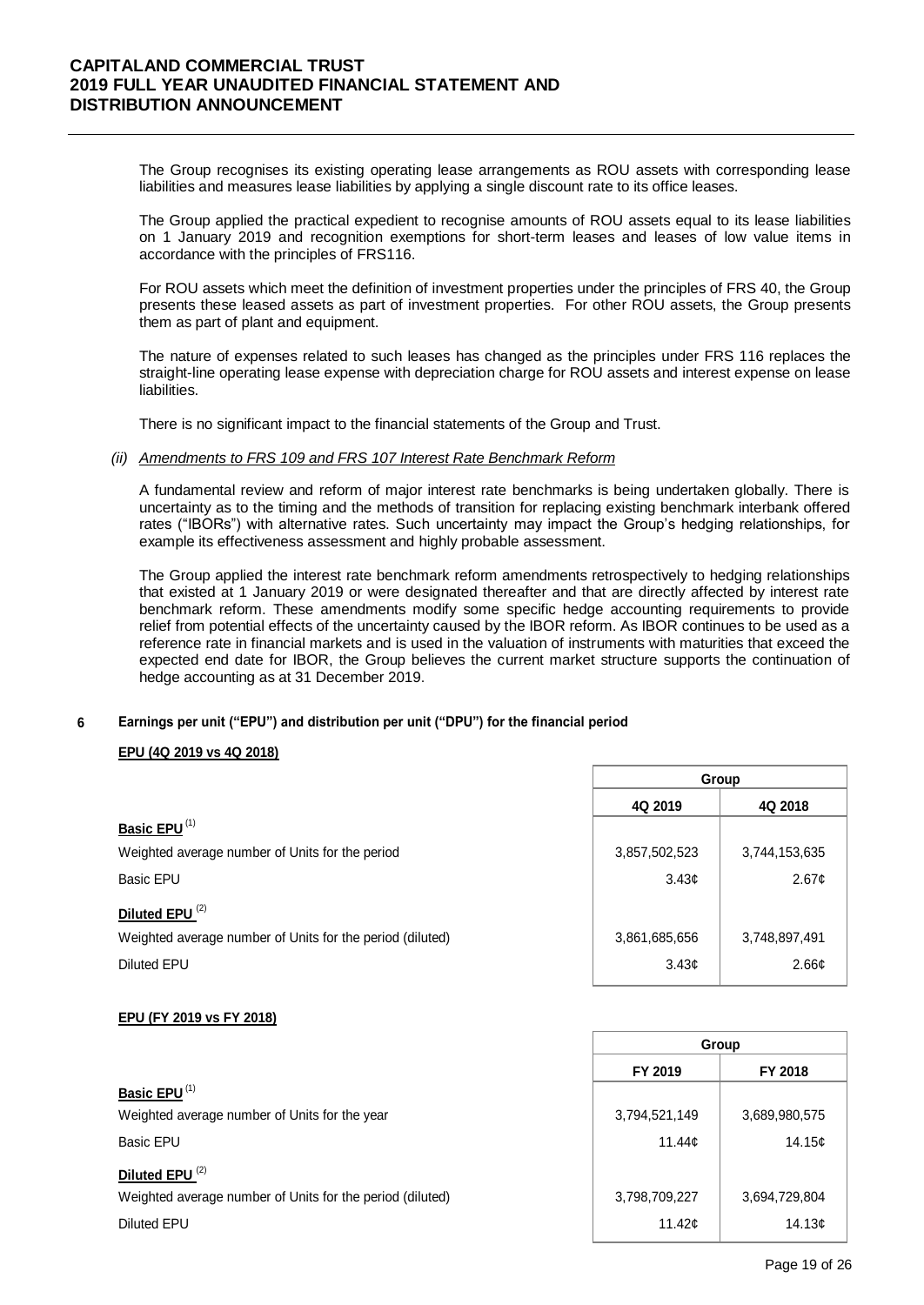#### Notes:

- (1) Basic EPU was computed on total return for the period / year after tax (excluding non-controlling interests) over the weighted average number of Units for the period / year.
- (2) Diluted EPU was computed on total return for the period / year after tax (excluding non-controlling interests) over the weighted average number of Units for the period / year which had included potential dilutive Units assuming issuance of Units for the settlement of unpaid asset management fees.

## **Distribution per unit ("DPU")**

In computing the DPU, the number of Units as at end of the period / year was used for the computation.

|                                                          | 4Q 2019       | 4Q 2018           | FY 2019       | FY 2018           |
|----------------------------------------------------------|---------------|-------------------|---------------|-------------------|
| Number of Units in issue at the end of the period / year | 3,857,685,908 | 3,744,429,288     | 3,857,685,908 | 3,744,429,288     |
| DPU (cents) for period                                   | 2.28c         | 2.22 <sub>0</sub> | 8.88¢         | 8.70 <sub>¢</sub> |

**7 Net asset value ("NAV") / Net tangible asset ("NTA") per Unit based on Units in issue at the end of the year.**

|                                                                                    |      | Group         |               | <b>Trust</b>  |               |
|------------------------------------------------------------------------------------|------|---------------|---------------|---------------|---------------|
|                                                                                    | Note | 31 Dec 2019   | 31 Dec 2018   | 31 Dec 2019   | 31 Dec 2018   |
| Number of Units in issue at end of the year                                        |      | 3,857,685,908 | 3,744,429,288 | 3,857,685,908 | 3,744,429,288 |
| NAV (S\$'000)                                                                      |      | 7,185,098     | 6,892,018     | 6,737,664     | 6,562,772     |
| NTA (S\$'000)                                                                      |      | 7,185,068     | 6,892,018     | 6,737,643     | 6,562,772     |
| NAV / NTA per Unit                                                                 | 2    | \$1.86        | \$1.84        | \$1.75        | \$1.75        |
| Adjusted NAV / NTA per Unit (excluding the<br>distributable income to unitholders) |      | \$1.82        | \$1.80        | \$1.71        | \$1.71        |

Notes:

(1) This excluded non-controlling interest's share of NAV/NTA.

(2) NAV/NTA per Unit were computed based on NAV/NTA over the number of Units in issue as at end of the year respectively.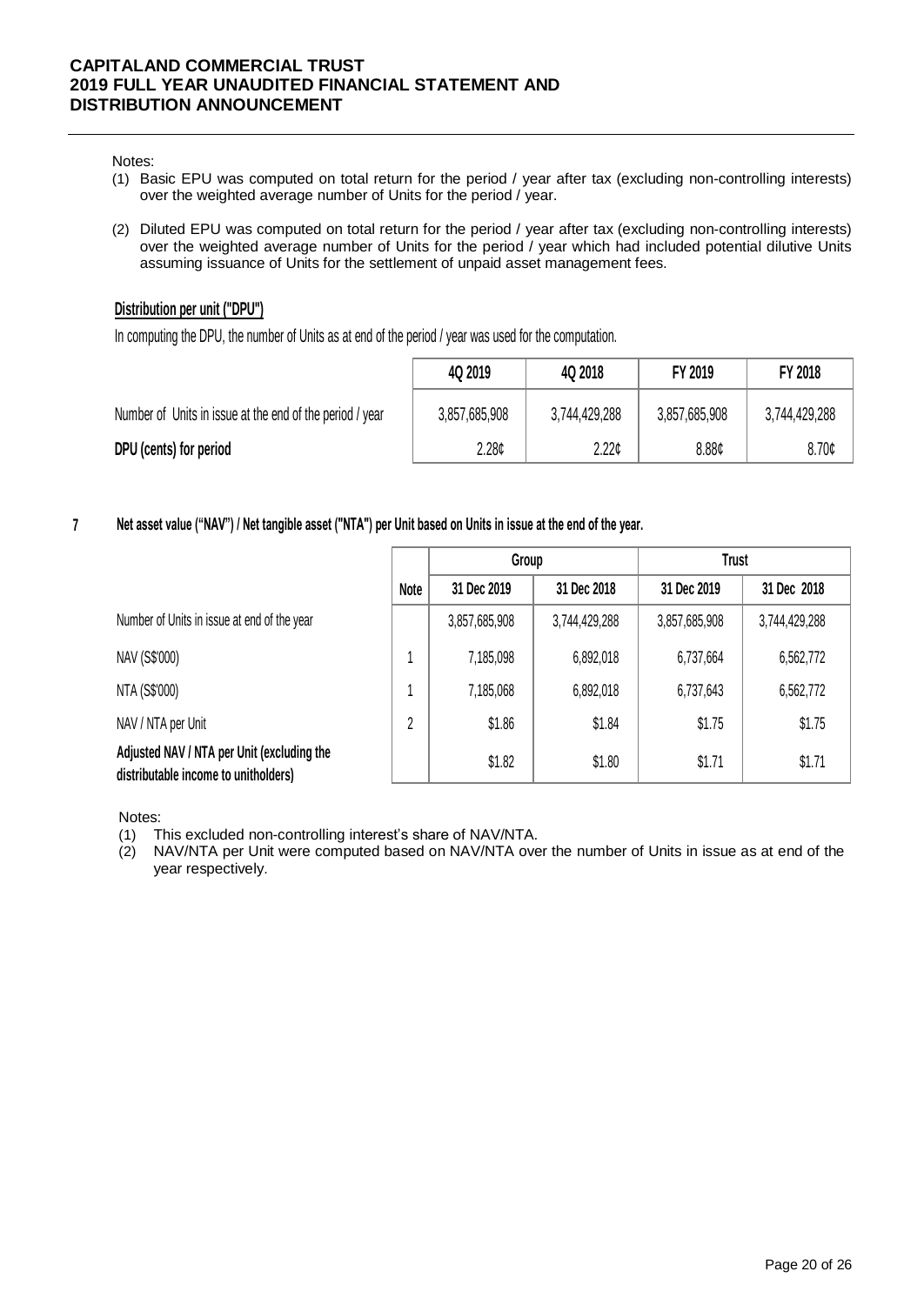#### **8 Review of the performance**

|                                                     | Group     |                   |           |            |            |           |
|-----------------------------------------------------|-----------|-------------------|-----------|------------|------------|-----------|
| <b>Statement of Total Return</b>                    | 4Q 2019   | 4Q 2018           | Change    | FY 2019    | FY 2018    | Change    |
|                                                     | S\$'000   | S\$'000           | $\%$      | S\$'000    | S\$'000    | $\%$      |
| Gross revenue                                       | 107,797   | 99,025            | 8.9       | 412,348    | 393,968    | 4.7       |
| Property operating expenses                         | (25, 903) | (19, 758)         | 31.1      | (91, 125)  | (79, 358)  | 14.8      |
| Net property income                                 | 81,894    | 79,267            | 3.3       | 321,223    | 314,610    | 2.1       |
| Interest income                                     | 1,494     | 1,261             | 18.5      | 5,761      | 4,781      | 20.5      |
| Investment income                                   |           |                   |           | 2,816      | 3,293      | (14.5)    |
| Asset management fees:                              |           |                   |           |            |            |           |
| - Base fees                                         | (2,092)   | (2,006)           | 4.3       | (8, 103)   | (8, 125)   | (0.3)     |
| - Performance fees                                  | (3,816)   | (3, 483)          | 9.6       | (13,201)   | (12, 127)  | 8.9       |
| Trust and other operating expenses                  | (3,816)   | (1,201)           | <b>NM</b> | (5, 344)   | (4,666)    | 14.5      |
| Finance costs                                       | (17, 788) | (17, 332)         | 2.6       | (69, 225)  | (84, 516)  | (18.1)    |
| Net income before share of profit of joint ventures | 55,876    | 56,506            | (1.1)     | 233,927    | 213,250    | 9.7       |
| Share of profit (net of tax) of joint ventures      | 44,353    | 26,035            | 70.4      | 115,645    | 118,097    | (2.1)     |
| Net income                                          | 100,229   | 82,541            | 21.4      | 349,572    | 331,347    | 5.5       |
| Net increase in fair value of investment properties | 37,204    | 18,959            | 96.2      | 94,652     | 197,843    | (52.2)    |
| Total return for the period / year before tax       | 137,433   | 101,500           | 35.4      | 444,224    | 529,190    | (16.1)    |
| Tax expense                                         | (3,788)   | (1, 473)          | <b>NM</b> | (8, 338)   | (6, 332)   | 31.7      |
| Total return for the period / year after tax        | 133,645   | 100,027           | 33.6      | 435,886    | 522,858    | (16.6)    |
| <b>Distribution Statement</b>                       |           |                   |           |            |            |           |
| Total return attributable to unitholders            | 132,280   | 99,814            | 32.5      | 433,907    | 522,047    | (16.9)    |
| Net tax and other adjustments                       | (76, 530) | (46, 127)         | 65.9      | (210, 573) | (305, 757) | (31.1)    |
| Tax-exempt income distribution                      | 7,522     | 3,850             | 95.4      | 18,622     | 8,450      | <b>NM</b> |
| Distribution from joint ventures                    | 24,363    | 25,520            | (4.5)     | 95,666     | 96,991     | (1.4)     |
| Distributable income to unitholders                 | 87,635    | 83,057            | 5.5       | 337,622    | 321,731    | 4.9       |
| DPU for the period / year                           | 2.28c     | 2.22 <sub>¢</sub> | 2.7       | 8.88c      | 8.70c      | 2.1       |
| NM - Not Meaningful                                 |           |                   |           |            |            |           |

# **Review of CCT Group's performance 4Q 2019 vs 4Q 2018**

- a) Gross revenue for 4Q 2019 was S\$107.8 million, an increase of S\$8.8 million or 8.9% over 4Q 2018. The increase was due to higher gross revenue from 21 Collyer Quay, Capital Tower and contribution from MAC from 18 September 2019. The increase was offset partially by lower revenue from Six Battery Road and Bugis Village.
- b) Property operating expenses for 4Q 2019 were S\$25.9 million, an increase of S\$6.1 million or 31.1% over 4Q 2018 mainly due to rental charges payable to SLA for Bugis Village with effect from 1 April 2019, higher property tax and marketing commission expenses, as well as property operating expenses of Gallileo and MAC (which was acquired on 17 September 2019).
- c) The increase in trust and other operating expenses for 4Q 2019 was mainly due to foreign exchange losses offset by adjustments to costs estimates of MAC.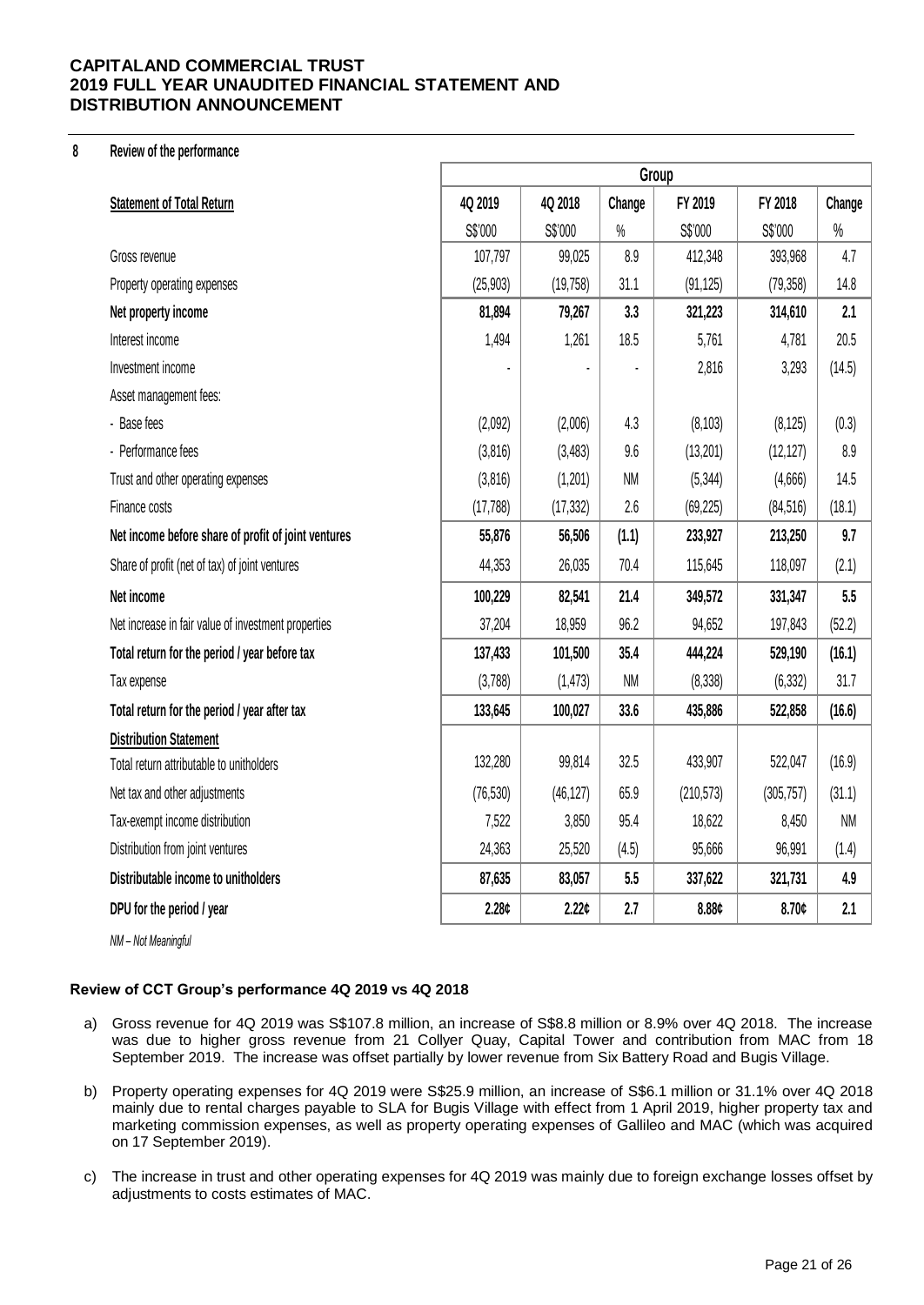- d) Finance costs of S\$17.8 million for 4Q 2019 were S\$0.5 million or 2.6% higher than 4Q 2018 largely due to higher amortisation of transaction costs but offset by lower interest costs due to lower cost of borrowings.
- e) Share of profit of joint ventures relates to CCT's share of profits of RCS Trust (60%), OGS LLP (50%) and GOT and GSRT (45%).
- f) CCT's distributable income for 4Q 2019 increased to S\$87.6 million or 5.5% from that of 4Q 2018 mainly due to lower interest costs and higher distribution of tax-exempt income attributed by the acquisition of MAC.

## **Review of CCT Group's performance FY 2019 vs FY 2018**

- a) Gross revenue for FY 2019 was S\$412.3 million, an increase of S\$18.4 million or 4.7% over FY 2018. The increase was due to higher gross revenue from 21 Collyer Quay, Capital Tower and AST2, which offset lower gross revenue from Six Battery Road and Bugis Village. The contributions arising from the acquisitions of Gallileo from 19 June 2018 and MAC from 18 September 2019 offset the impact arising from the divestment of Twenty Anson on 29 August 2018.
- b) Property operating expenses for FY 2019 were S\$91.1 million, an increase of S\$11.8 million or 14.8% over FY 2018 mainly due to rental charges payable to SLA for Bugis Village from 1 April 2019, higher marketing and property tax expenses, full twelve months operating expenses of Gallileo as well as addition of property operating expense of MAC from 18 September 2019.
- c) Trust and other operating expenses for FY 2019 were S\$5.3 million, an increase of S\$0.7 million or 14.5% higher than FY 2018 mainly due to foreign exchange loss in FY 2019, albeit offset by lower professional fees.
- d) Finance costs of S\$69.2 million for FY 2019 were S\$15.3 million or 18.1% lower than FY 2018 largely due to lower interest costs arising from lower borrowings and lower interest rates. In addition, fees and expenses paid by MSO Trust for the prepayment of borrowings in September 2018 also accounted for the higher finance cost in FY2018..
- e) Share of profit of joint ventures relates to CCT's share of profits of RCS Trust (60%), OGS LLP (50%) and GOT and GSRT (45%). The lower share of profits of joint ventures was mainly due to higher finance costs.
- f) CCT's distributable income for FY 2019 of S\$337.6 million increased by 4.9% from that of FY 2018 due to higher net property income, lower costs of borrowings and higher distribution of tax-exempt income, attributed by full year operations of Gallileo and the acquisition of MAC.

#### **9 Variance from Previous Forecast / Prospect Statement**

CCT did not disclose any forecast to the market.

#### **10 Commentary on the competitive conditions of the industry in which the group operates and any known factors or events that may affect the group in the next reporting period and the next 12 months**

CCT has sustained its growth momentum and delivered a strong set of results for FY 2019 based on proactive portfolio and capital management strategies.

Through consistent engagement with and value add to tenants, CCT maintained a high portfolio occupancy of 98.0% and achieved a healthy tenant retention rate of 82% as at 31 December 2019.

Tenant engagement is a primary focus and in 4Q 2019, CCT leased approximately 398,000 square feet (sq ft) through renewal and new leases. New leases made up 20% of the total leases with demand mainly from companies in the Financial Services; Energy, Commodities, Maritime and Logistics; and Manufacturing and Distribution sectors. In addition, one-third of the leases expiring in 2020 have been completed to date. Separately, CapitaSpring, an integrated development expected to be completed in 1H 2021, has increased its committed occupancy to 34.8% as at 31 December 2019.

Asset enhancement work for the Six Battery Road commenced in 1Q 2020 and is expected to complete in 3Q 2021, during which time the main office tower will remain operational. Contribution from the upgraded space at Six Battery Road will resume progressively in 4Q 2020. 21 Collyer Quay is on track to start upgrading from 2Q 2020 and the new lease will commence in 2Q 2021.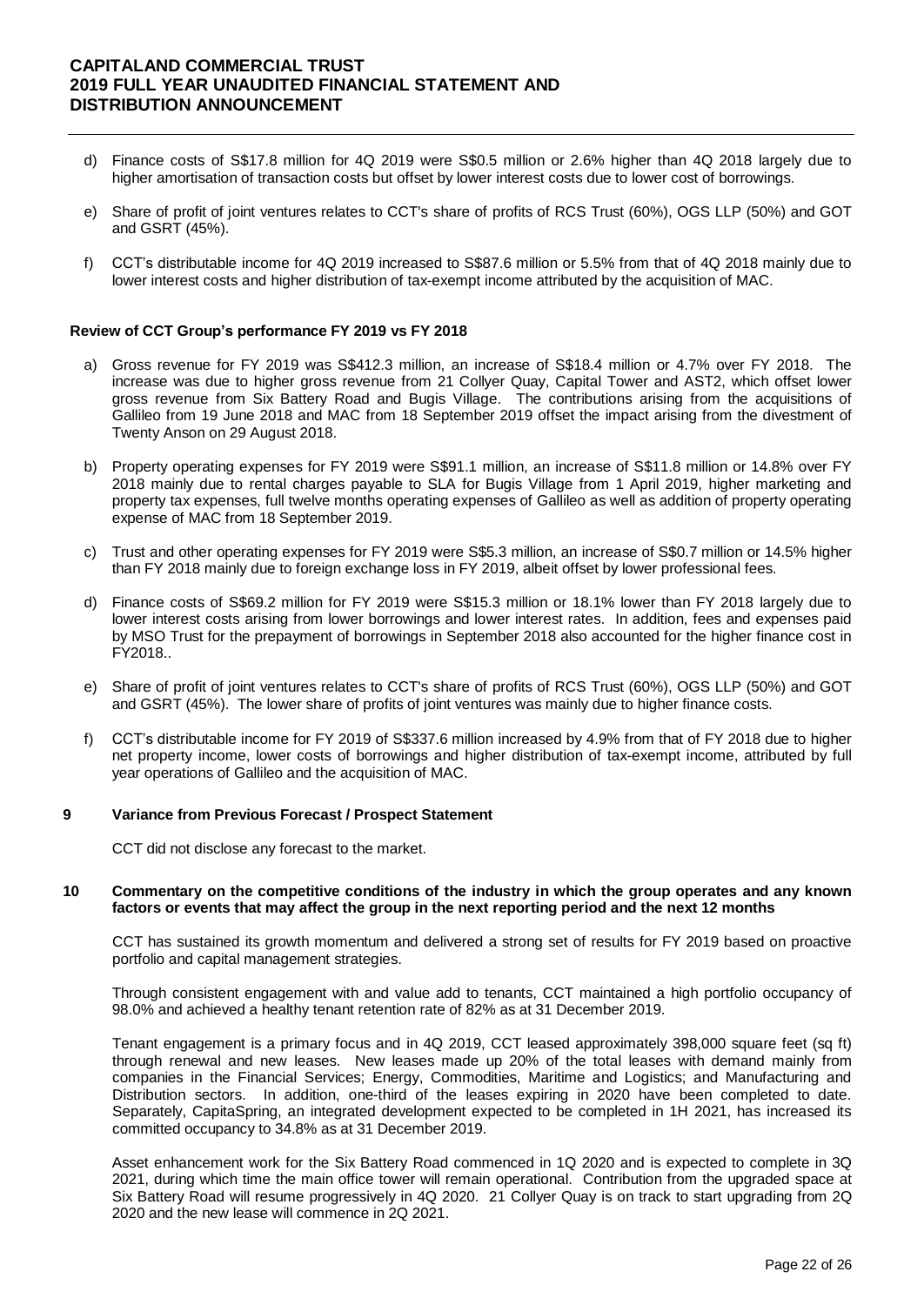In 2019, CCT deepened its presence in Frankfurt, Germany with the acquisition of our second property – Main Airport Center. CCT's overseas properties now make up 8% of the Trust's portfolio property value and provide income diversification. The Trust remains predominantly Singapore-focused, with assets in Singapore accounting for 92% of portfolio property value.

The Manager will continue to explore opportunities to enhance the long-term value for CCT.

Please also refer to the joint announcement dated 22 January 2020 to be released at or about the same time as this announcement.

#### Prudent Capital Management

Aggregate leverage as at 31 December 2019 decreased slightly to 35.1% from 35.5% as at 30 September 2019, arising from higher deposited property value. As at end December 2019, CCT's average cost of debt was lower at 2.4% per annum. After refinancing CapitaGreen's bank borrowings in 4Q 2019, CCT's proportion of unencumbered assets increased to 91.0% of total assets, further enhancing the Trust's financial flexibility.

In December 2019, under a Sustainability Financing Framework, CCT issued its first green bond comprising JPY 10.0 billion of unsecured bonds due in November 2027, which were swapped into approximately S\$124.7 million at a fixed interest rate of 2.84% per annum.

## **Outlook**

Based on data from CBRE Research, Singapore's average monthly Grade A office market rent grew by 6.9% year-on-year to S\$11.55 per square foot as at 31 December 2019. Occupancy in Singapore's Core CBD office buildings as at end December was 95.8%, compared with 96.0% in end September 2019. Macroeconomic uncertainties will continue to weigh on office demand going forward. However, with limited new Grade A office supply in the immediate future, CBRE Research expects Grade A (Core CBD) rents to remain stable.

Frankfurt's office market is expected to remain resilient, due to healthy demand, lower vacancy rates and ongoing pre-commitment for new supply.

## **11 Distributions**

#### **11(a) Current financial period**

Any distributions declared for the current financial period? The state of the Yes.

| (i) Name of distribution  | Distribution for the period from 1 July 2018 to 28 July 2019                                                                                                                                                                                                                                                                                                                                      |  |  |  |  |  |
|---------------------------|---------------------------------------------------------------------------------------------------------------------------------------------------------------------------------------------------------------------------------------------------------------------------------------------------------------------------------------------------------------------------------------------------|--|--|--|--|--|
| Distribution type         | Taxable income distribution                                                                                                                                                                                                                                                                                                                                                                       |  |  |  |  |  |
| Distribution rate         | Taxable income distribution: 0.62 cents per unit                                                                                                                                                                                                                                                                                                                                                  |  |  |  |  |  |
| Par value of units        | Not meaningful                                                                                                                                                                                                                                                                                                                                                                                    |  |  |  |  |  |
| Tax rate                  | Taxable income distribution<br>Qualifying investors and individuals (other than those who hold their units through a<br>partnership) will generally receive pre-tax distributions. These distributions are<br>exempt from tax in the hands of individuals unless such distributions are derived<br>through a Singapore partnership or from the carrying on of a trade, business or<br>profession. |  |  |  |  |  |
|                           | Qualifying foreign non-individual investors will receive their distributions after<br>deduction of tax at the rate of 10%.                                                                                                                                                                                                                                                                        |  |  |  |  |  |
|                           | All other investors will receive their distributions after deduction of tax at the rate of<br>17%.                                                                                                                                                                                                                                                                                                |  |  |  |  |  |
| Books closure date:       | 26 July 2019                                                                                                                                                                                                                                                                                                                                                                                      |  |  |  |  |  |
| Date paid                 | 29 August 2019                                                                                                                                                                                                                                                                                                                                                                                    |  |  |  |  |  |
| (ii) Name of distribution | Distribution for the period from 29 July 2019 to 31 December 2019                                                                                                                                                                                                                                                                                                                                 |  |  |  |  |  |
| Distribution type         | Taxable income distribution<br>i)<br>ii)<br>Tax-exempt income distribution                                                                                                                                                                                                                                                                                                                        |  |  |  |  |  |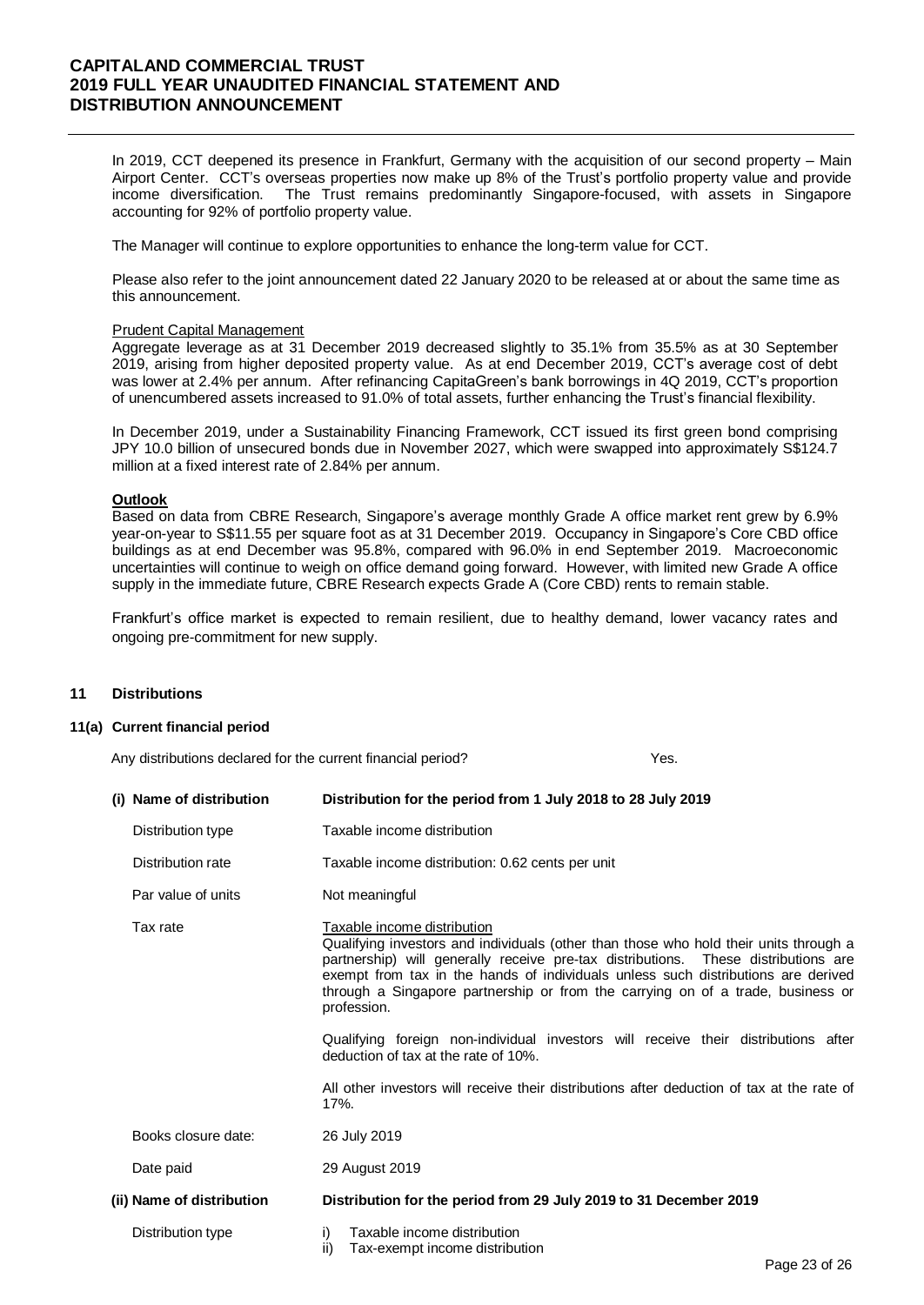| <b>Estimated Distribution rate</b> | Taxable income distribution: 3.57 cents per unit<br>i)<br>Tax-exempt income distribution: 0.29 cents per unit<br>ii)                                                                                                                                                                                                                                                                                                                                                                                                                                                                                                                                                    |
|------------------------------------|-------------------------------------------------------------------------------------------------------------------------------------------------------------------------------------------------------------------------------------------------------------------------------------------------------------------------------------------------------------------------------------------------------------------------------------------------------------------------------------------------------------------------------------------------------------------------------------------------------------------------------------------------------------------------|
| Par value of units                 | Not meaningful                                                                                                                                                                                                                                                                                                                                                                                                                                                                                                                                                                                                                                                          |
| Tax rate                           | Taxable income distribution<br>Qualifying investors and individuals (other than those who hold their units through a<br>partnership) will generally receive pre-tax distributions. These distributions are<br>exempt from tax in the hands of individuals unless such distributions are derived<br>through a Singapore partnership or from the carrying on of a trade, business or<br>profession.<br>Qualifying foreign non-individual investors will receive their distributions after<br>deduction of tax at the rate of 10%.<br>All other investors will receive their distributions after deduction of tax at the rate of<br>17%.<br>Tax-exempt income distribution |
|                                    | Tax-exempt income distribution is exempt from tax in the hands of all unitholders                                                                                                                                                                                                                                                                                                                                                                                                                                                                                                                                                                                       |
| Books closure date:                | 30 January 2020                                                                                                                                                                                                                                                                                                                                                                                                                                                                                                                                                                                                                                                         |
| Date payable                       | 28 February 2020                                                                                                                                                                                                                                                                                                                                                                                                                                                                                                                                                                                                                                                        |

#### **11(b) Corresponding period of the preceding financial period**

Any distributions declared for the corresponding period of the preceding financial period? Yes.

| Name of distribution | Distribution for the period from 1 July 2018 to 31 December 2018                                                                                                                                                                                                                                                                                                                                  |
|----------------------|---------------------------------------------------------------------------------------------------------------------------------------------------------------------------------------------------------------------------------------------------------------------------------------------------------------------------------------------------------------------------------------------------|
| Distribution type    | Taxable income distribution<br>i)<br>ii)<br>Tax-exempt income distribution                                                                                                                                                                                                                                                                                                                        |
| Distribution rate    | Taxable income distribution: 4.22 cents per unit<br>i)<br>ii)<br>Tax-exempt income distribution: 0.20 cents per unit                                                                                                                                                                                                                                                                              |
| Par value of units   | Not meaningful                                                                                                                                                                                                                                                                                                                                                                                    |
| Tax rate             | Taxable income distribution<br>Qualifying investors and individuals (other than those who hold their units through a<br>partnership) will generally receive pre-tax distributions. These distributions are<br>exempt from tax in the hands of individuals unless such distributions are derived<br>through a Singapore partnership or from the carrying on of a trade, business or<br>profession. |
|                      | Qualifying foreign non-individual investors will receive their distributions after<br>deduction of tax at the rate of 10%.                                                                                                                                                                                                                                                                        |
|                      | All other investors will receive their distributions after deduction of tax at the rate of<br>$17%$ .                                                                                                                                                                                                                                                                                             |
|                      | Tax-exempt income distribution<br>Tax-exempt income distribution is exempt from tax in the hands of all unitholders.                                                                                                                                                                                                                                                                              |
| Books closure date:  | 1 February 2019                                                                                                                                                                                                                                                                                                                                                                                   |
| Date paid            | 28 February 2019                                                                                                                                                                                                                                                                                                                                                                                  |

## **12 If no distribution has been declared/recommended, a statement to that effect**

Not applicable.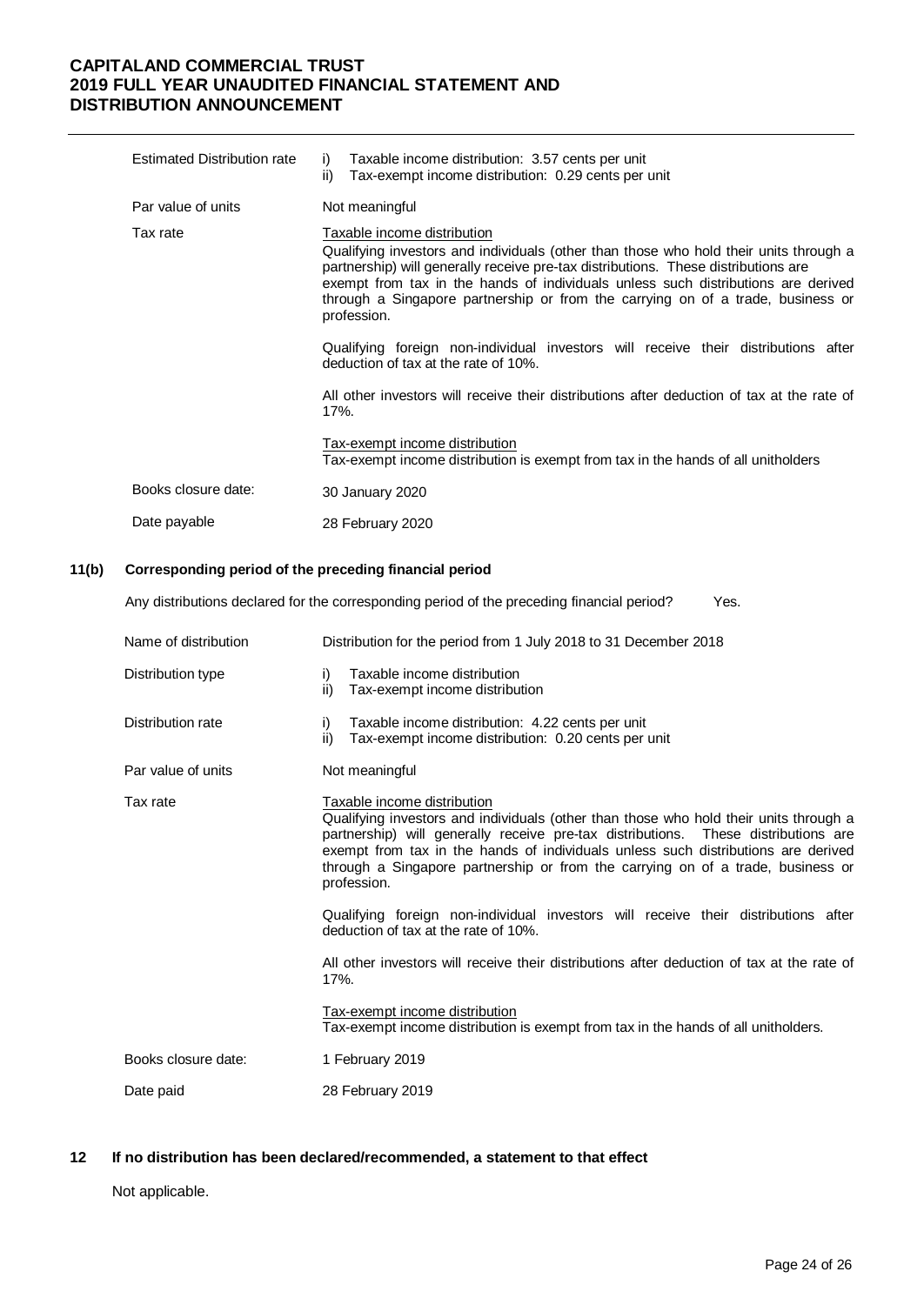## **13 General mandate relating to interested party transactions**

CCT has not obtained a general mandate from unitholders for Interested Person Transactions.

## **14 Confirmation that issuer has procured undertakings from all its Directors and Executive Officers (in the format set out in Appendix 7.7) under Rule 720(1)**

The Manager confirms that it has procured undertakings from all its Directors and executive officers in the format set out in Appendix 7.7 of the Listing Manual.

#### **15. Segmental information**

|                                      |                |         |                |           | <b>Percentage of Total</b> |                      |
|--------------------------------------|----------------|---------|----------------|-----------|----------------------------|----------------------|
| <b>Total Gross Revenue</b>           |                |         |                |           |                            | <b>Gross Revenue</b> |
| by business segments                 |                | FY 2019 | FY 2018        | Change    | FY 2019                    | FY 2018              |
|                                      | <b>Note</b>    | S\$'000 | <b>S\$'000</b> | %         | $\%$                       | %                    |
| <b>Singapore</b>                     |                |         |                |           |                            |                      |
| Asia Square Tower 2                  |                | 110,341 | 104,962        | 5.1       | 26.8                       | 26.7                 |
| CapitaGreen                          |                | 91,370  | 91,121         | 0.3       | 22.1                       | 23.1                 |
| <b>Capital Tower</b>                 |                | 73,115  | 71,409         | 2.4       | 17.7                       | 18.1                 |
| Six Battery Road                     |                | 67,184  | 68,887         | (2.5)     | 16.3                       | 17.5                 |
| Other Office / Commercial Buildings  | 1              | 35,411  | 44,826         | (21.0)    | 8.6                        | 11.4                 |
| <b>Subtotal- Singapore buildings</b> |                | 377,421 | 381,205        | (1.0)     | 91.5                       | 96.8                 |
| <b>Overseas (Germany)</b>            |                |         |                |           |                            |                      |
| Gallileo and MAC                     | $\overline{2}$ | 34,927  | 12,763         | <b>NM</b> | 8.5                        | 3.2                  |
| Subtotal - Overseas Building         |                | 34,927  | 12,763         | <b>NM</b> | 8.5                        | 3.2                  |
| Total gross revenue                  |                | 412,348 | 393,968        | 4.7       | 100.0                      | 100.0                |

|                                      |                |         |                |           | <b>Percentage of Total</b> |         |
|--------------------------------------|----------------|---------|----------------|-----------|----------------------------|---------|
| <b>Net Property Income</b>           |                |         |                |           | <b>Net Property Income</b> |         |
| by business segments                 |                | FY 2019 | FY 2018        | Change    | FY 2019                    | FY 2018 |
|                                      | <b>Note</b>    | S\$'000 | <b>S\$'000</b> | %         | $\%$                       | %       |
| <b>Singapore</b>                     |                |         |                |           |                            |         |
| Asia Square Tower 2                  |                | 83,428  | 80,024         | 4.3       | 26.0                       | 25.5    |
| CapitaGreen                          |                | 71,973  | 73,319         | (1.8)     | 22.4                       | 23.3    |
| <b>Capital Tower</b>                 |                | 56,341  | 54,767         | 2.9       | 17.5                       | 17.4    |
| Six Battery Road                     |                | 52,751  | 55,104         | (4.3)     | 16.4                       | 17.5    |
| Other Office / Commercial Buildings  | 1              | 29,180  | 39,070         | (25.3)    | 9.1                        | 12.4    |
| <b>Subtotal- Singapore buildings</b> |                | 293,673 | 302,284        | (2.8)     | 91.4                       | 96.1    |
| <b>Overseas (Frankfurt, Germany)</b> |                |         |                |           |                            |         |
| Gallileo & MAC                       | $\overline{2}$ | 27,550  | 12,326         | NM.       | 8.6                        | 3.9     |
| <b>Subtotal - Overseas Building</b>  |                | 27,550  | 12,326         | <b>NM</b> | 8.6                        | 3.9     |
| Total net property income            |                | 321,223 | 314,610        | 2.1       | 100.0                      | 100.0   |

Notes:

(2) Gallileo was acquired on 18 June 2018 and MAC was acquired on 17 September 2019.

<sup>(1)</sup> Other Office / Commercial Buildings comprise 21 Collyer Quay and Bugis Village from 1 January to 31 March 2019 before Bugis Village return to SLA (FY 2018: comprise 21 Collyer Quay, Twenty Anson before its divestment on 29 August 2019 and Bugis Village)